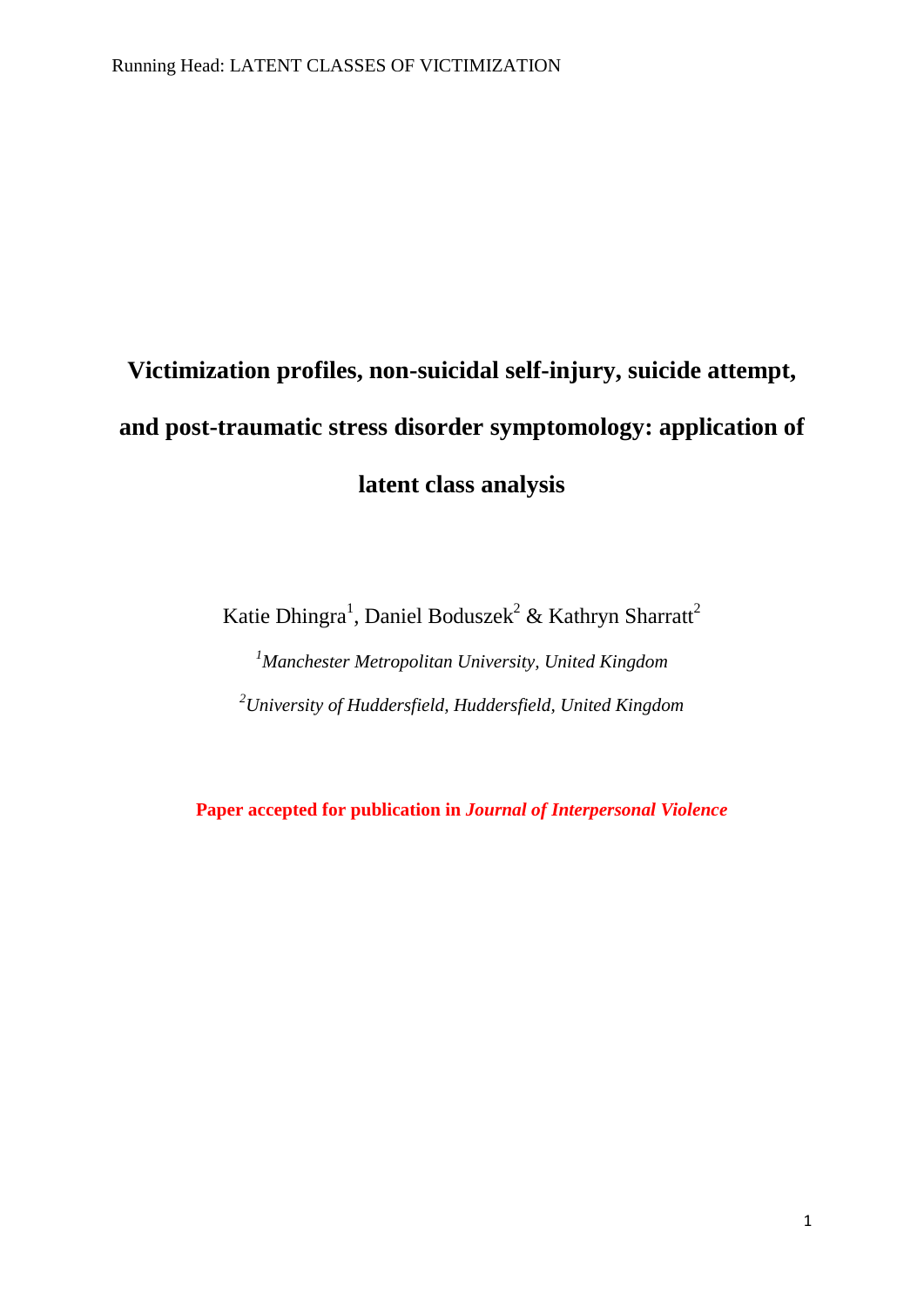#### **Abstract**

Few studies have incorporated multiple dimensions of victimization or examined whether victimization profiles differ by gender. Consequently, the present study sought to extend prior research by using latent class analysis (LCA) to identify naturally occurring subgroups of individuals who have experienced victimization, and to test for sex differences. Data from 4,016 females and 3,032 males in the Adult Psychiatric Morbidity Survey (APMS) were analysed. Evidence of the existence of similar victimization subtypes for both males and females emerged, with a three-class solution providing the best fit to the data for both sexes. Furthermore, the classes were labelled "low victimization" (the baseline class; class 3), the "high victimization class" (class 1), and "the bullying and domestic violence class" (class 2) for both males and females. Multinomial logistic regression was used to interpret the nature of the latent classes, or groups, by estimating the associations with PTSD dimensions, suicide attempt, and non-suicidal self-injury. Although different constellations of victimization experiences did not emerge through the gender-specific analyses, the nature of the associations between class membership and external variables differed between males and females. Findings highlight the heterogeneity of victimization experiences and their relations to functioning, and have implications for policy and practice implications.

**Keywords**: Violence Victimization; Suicide; Non-suicidal Self-injury; PTSD; Latent Class Analysis; Sex Differences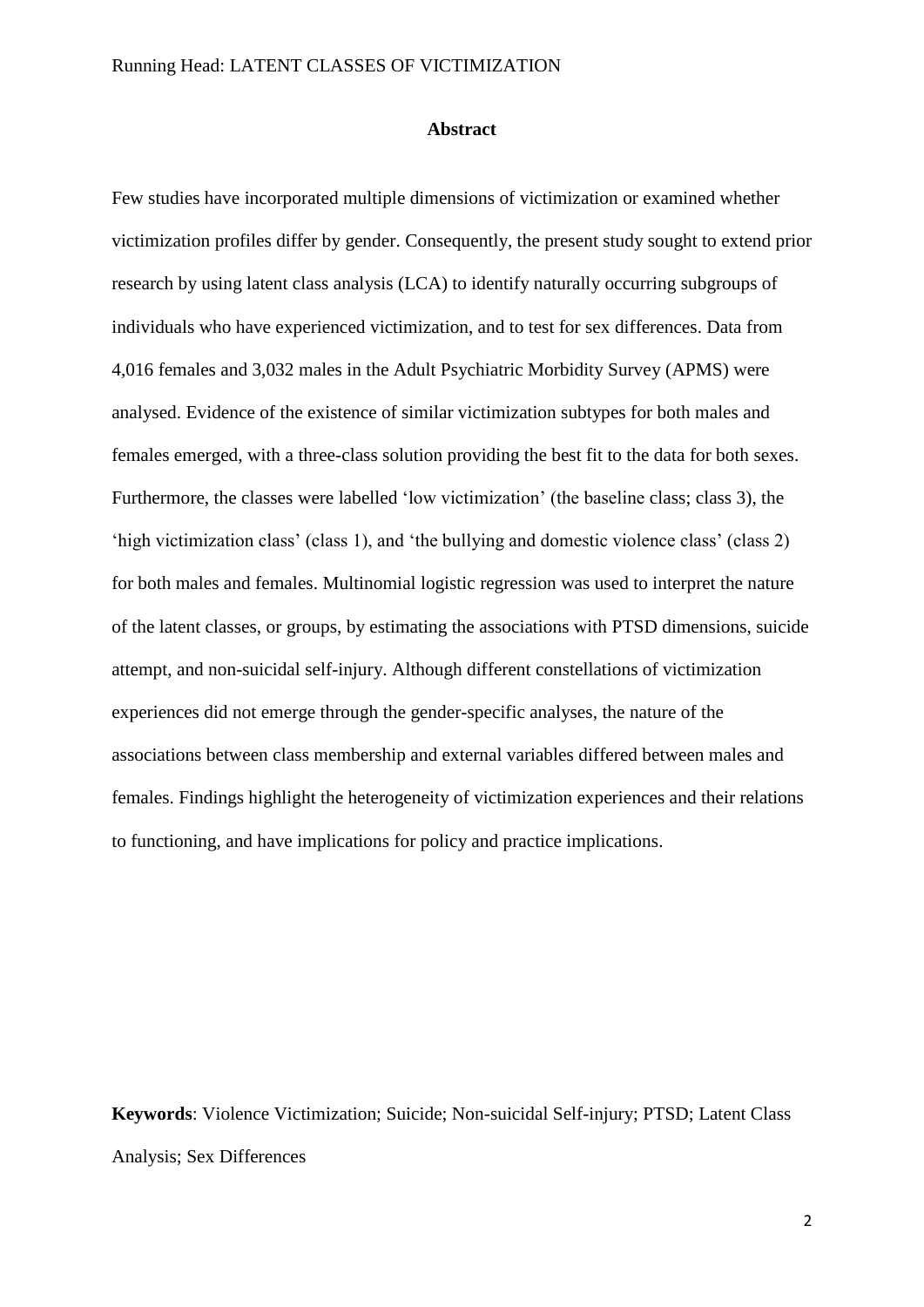#### **1. Introduction**

Adverse experiences in childhood and adulthood have been linked to an array of negative outcomes (Briere & Runtz, 1993; Chartier, Walker, & Naimark, 2010; Kendall-Tackett, Williams, & Finkelhor*.*, 1993). In particular, trauma-exposed individuals are reported to be particularly vulnerable to the development of Post-Traumatic Stress Disorder (PTSD) (Feeny, Foa, Treadwell, & March, 2004), with rates varying from 10% to 100% (see Pynoos, Steinberg, & Wraith, 1995). Research further indicates that individuals who are subjected to maltreatment are at increased risk for behavioural and psychological problems such as anxiety disorders, depression, non-suicidal self-injury (NSS), suicide ideation and attempts, substance abuse, and disordered eating (Feeny, Foa, Treadwell, & March, 2004; Fergusson, Boden, & Horwood, 2008; Lansford, Dodge, & Pettit et al., 2002).

Previous research also indicates that experiencing multiple types of victimization (as opposed to a single type such as physical or sexual abuse) increases the likelihood of maladjustment (Holt, Finkelhor, & Kaufman-Kantor, 2007). Specifically, individuals subjected to more than one form of victimization are more likely to experience more severe PTSD symptomology (Naar-King, Silvern, Ryan, & Sebring, 2002), more internalizing and externalizing problems (Sternberg, Baradaran, Abbott, & Gutterman, 2006), a reduced sense of belongingness (Holt & Espelage, 2003), and greater academic and social difficulties (Holt et al., 2007) than individuals subjected to a single type of victimization. The reasons for these increased negative outcomes are not, however, fully understood. As noted by Kinard (2004), "it is not clear whether the impact of multiple types of maltreatment is due to the actual number of different types or to a particular combination of types" (p. 648).

Researchers have traditionally focused on examining the effects of singular forms of victimization such as childhood sexual or physical abuse (e.g., De Petrillo, 2010; Springer, Sheridan, Kuo, & Carnes, 2007) and findings are often conveyed as if subtypes occur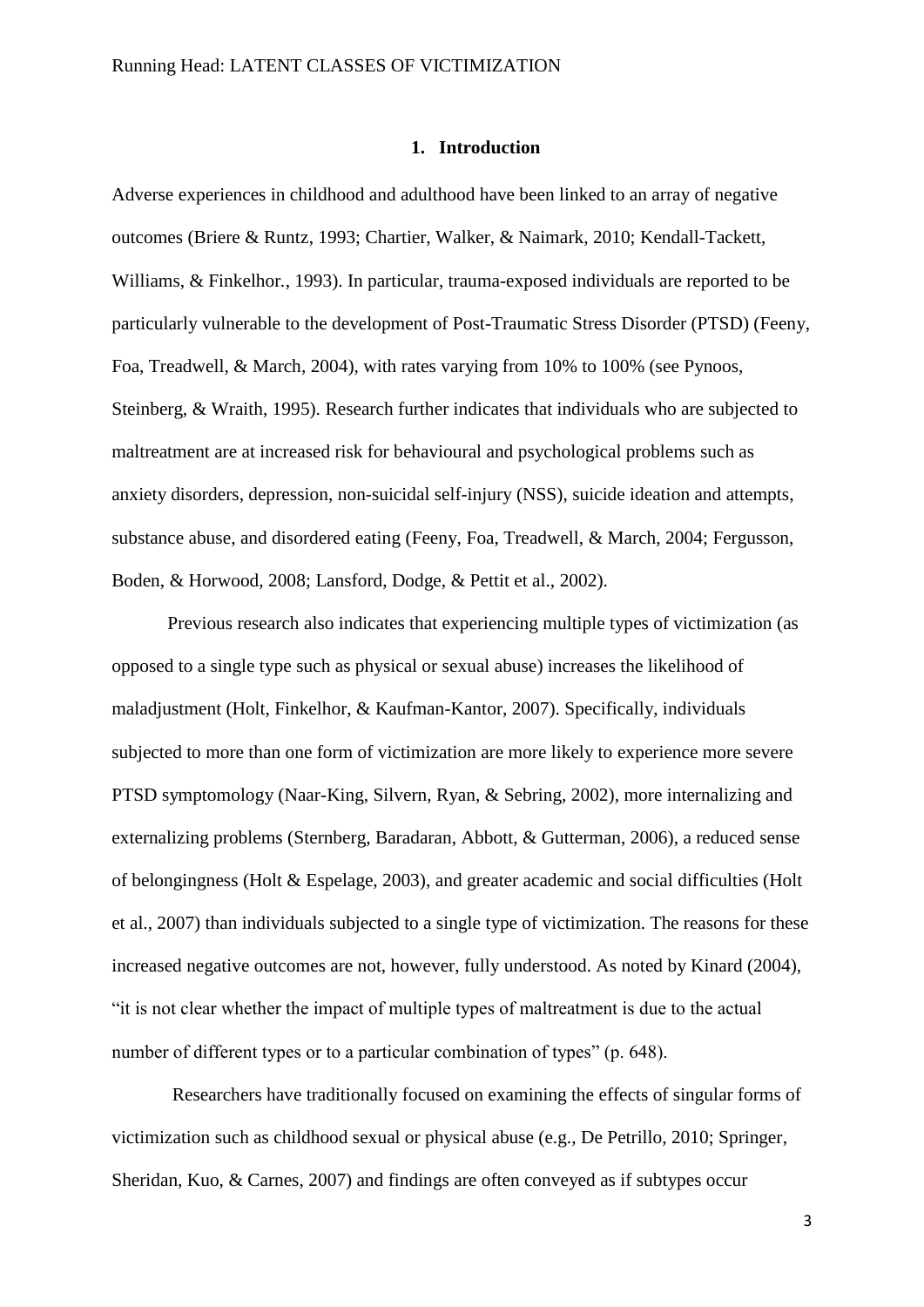independently. However, research increasingly shows that victimization types cluster both among adults and children (Edwards, Holden, Felitti, & Anda, 2003; Higgins & McCabe, 2000; Lau et al., 2005; Ney, Fung, & Wickett, 1994). Finkelhor, Ormrod, and Turner (2007), for instance, found that 69% of the children who had experienced direct or indirect victimization in the prior year had experienced multiple incidents and had been subjected to an average of three types of victimization. Sexual abuse evidences the highest rate of comorbidity with sexually abused children being more likely to be exposed to other serious family problems, such as domestic violence (DV) and physical abuse (PA) (Dong, Anda, Dube, Giles, & Felitti, 2003; Kellogg & Menard, 2003). A substantially higher risk of being sexually victimized and living in violent relationships in adulthood has also been linked to childhood sexual abuse (Campbell, Greeson, Bybee, & Raja, 2008).

Given that victimization experiences rarely occur independently, and that pure subtypes are a rarity (Cicchetti & Rizley, 1981; Claussen & Crittenden, 1991; Higgins & McCabe, 2001; Pears, Kim, & Fisher, 2008; Trickett & McBride-Chan, 1995; Lau et al., 2005), it could be argued that studies including only one victimization type are limited and may not be representative of the "typical" victimized individual. Concentrating on single victimization types could be further considered problematic because it potentially obscures the impacts of other types of victimization on individuals (Finkelhor et al., 2007; Holt et al., 2007). At the opposite end of the spectrum, some research has assessed the impact of victimization as a unified construct. While this research has undoubtedly made significant and important contributions to our knowledge of victimization experience by documenting the overarching negative effects of victimization, including developmental pathways, it may have exaggerated the contribution of a single type of victimization to adverse outcomes (Holt et al., 2007; Finkelhor, Omrod, Turner, & Hamby, 2005). Furthermore, this research has overlooked issues of subtypes and comorbidity (e.g., Smith & Walden, 1999).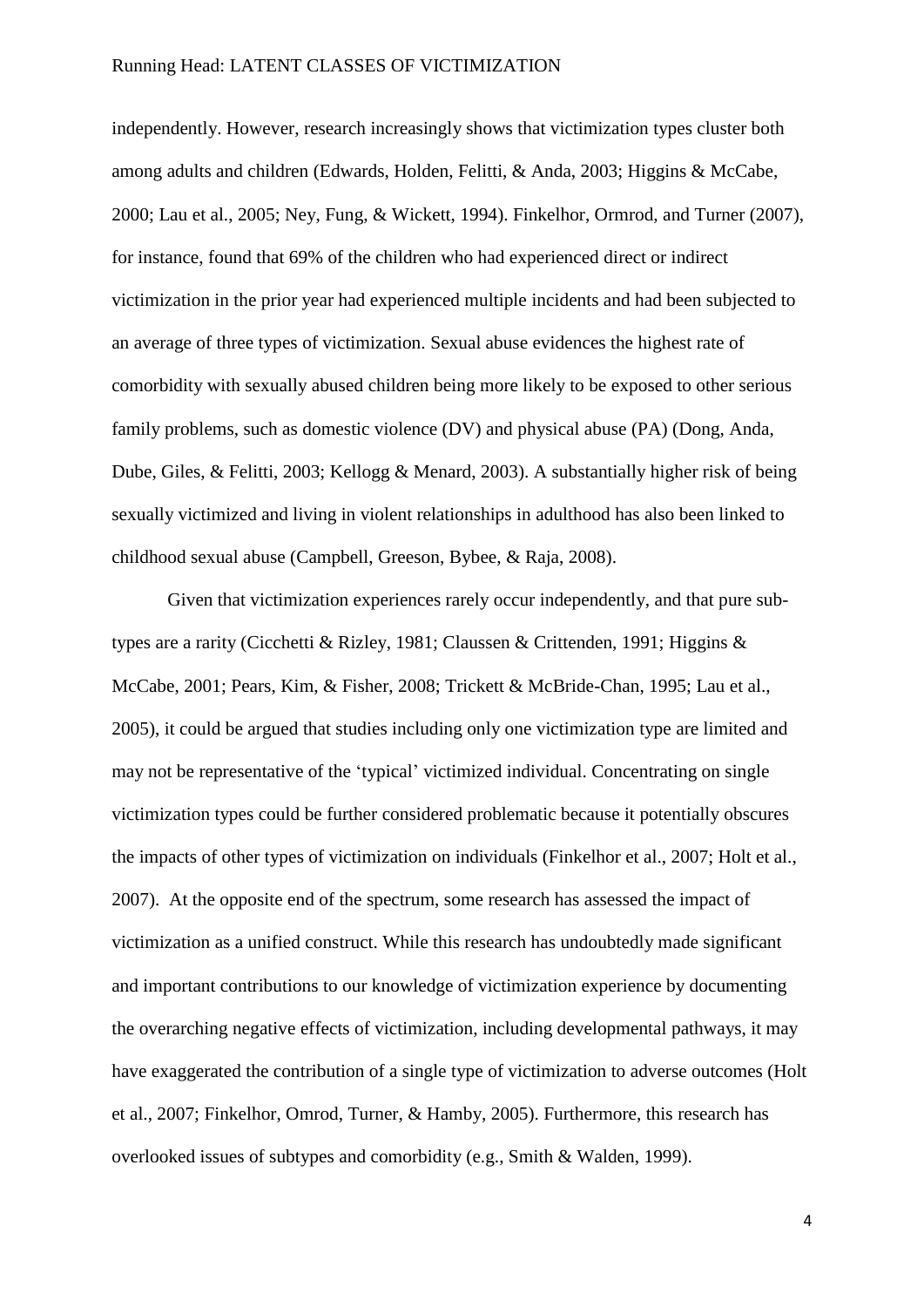Although few studies to date have examined victimization groupings (Pears et al., 2008), preliminary research suggests that differential combinations of victimization experiences may result in varying negative outcomes (Ford, Elhai, Connor, & Frueh, 2010). However, because of the paucity of research conducted in this area, little is known about the association between the various victimization typologies and psychological and behavioural responses; such as NSSI, suicide attempts, and PTSD symptomology. Moreover, studies that have included more than one victimization type have most often focused on the cooccurrence of physical and sexual abuse (Higgins & McCabe, 2001). In a critical review of 29 studies investigating the incidence and effects of childhood maltreatment, physical abuse was assessed in all 29 studies, childhood sexual abuse was assessed in 26 studies, psychological or emotional maltreatment was assessed in 12 studies, witnessing domestic or family violence was assessed in eight studies, and physical neglect was assessed in only four studies

Of the studies that have sought to identify specific patterns of multiple victimization experiences, few have employed the latent modelling approach of Latent Class Analysis (LCA) to identify underlying groups of individuals with similar experiences (e.g., Shevlin & Elklit, 2008). Furthermore, previous studies have generally been constrained to small samples, have combined males and females, and/or have failed to evaluate unique relations to adjustment. In a recent investigation (Romano, Zoccolillo, & Paquette, 2006), the best fitting solution was a two class solution, which consisted of "no maltreatment" and "multiple maltreatment", while Nooner et al., (2010) examined only physical and sexual abuse experiences. Furthermore, another recent study did not reveal distinct patterns of multiple victimization experiences; rather, the researchers" analyses evaluated the impact of ""low maltreatment," "multiple maltreatment," and one additional profile that excluded sexual abuse (Hazen, Connelly, Roesch, Hough, & Landsverk, 2009)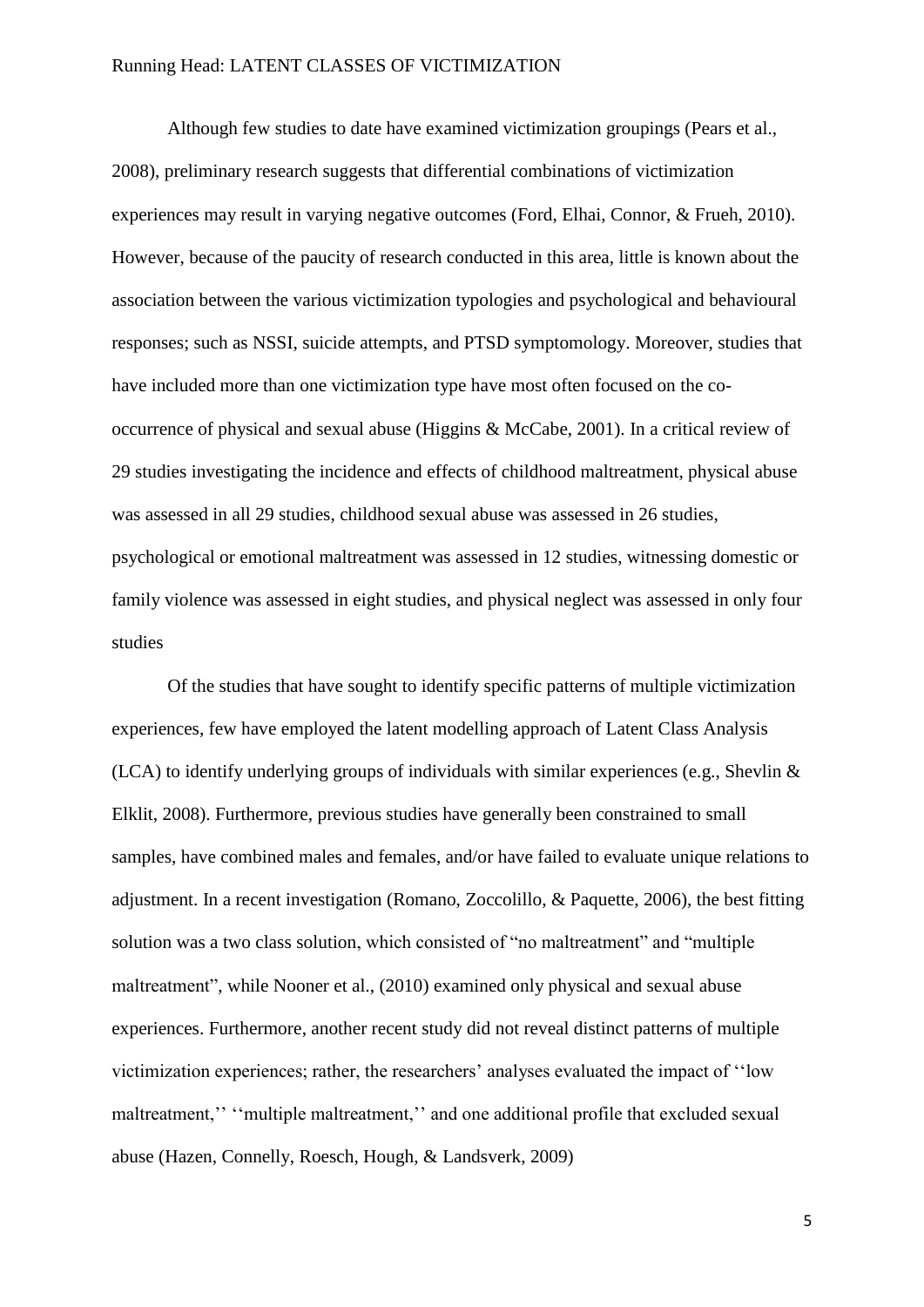# **1.1 The current study**

The current research had two main aims. The first was to identify the appropriate number and nature of naturally occurring latent classes of victimization experiences for males and females separately based on responses to five items indexing different victimization types. Based on previous research (e.g., Claussen & Crittenden, 1991; Nooner et al., 2010), it was hypothesised that heterogeneous groups of individuals would emerge from the analysis and that we would uncover groups characterized by a variety of co-occurring abuse experiences. However, due to the paucity of research in this area, we did not make any predictions in relation to groupings. The second aim was to look at the associations between the latent classes of victimization and suicide attempt, non-suicidal self-injury, and PTSD symptomology (2 factors) while controlling for age. As the specific makeup of the classes was undetermined, we did not form any specific hypotheses about these relations. However, we expected that there would be differential relations between victimization classes and these factors.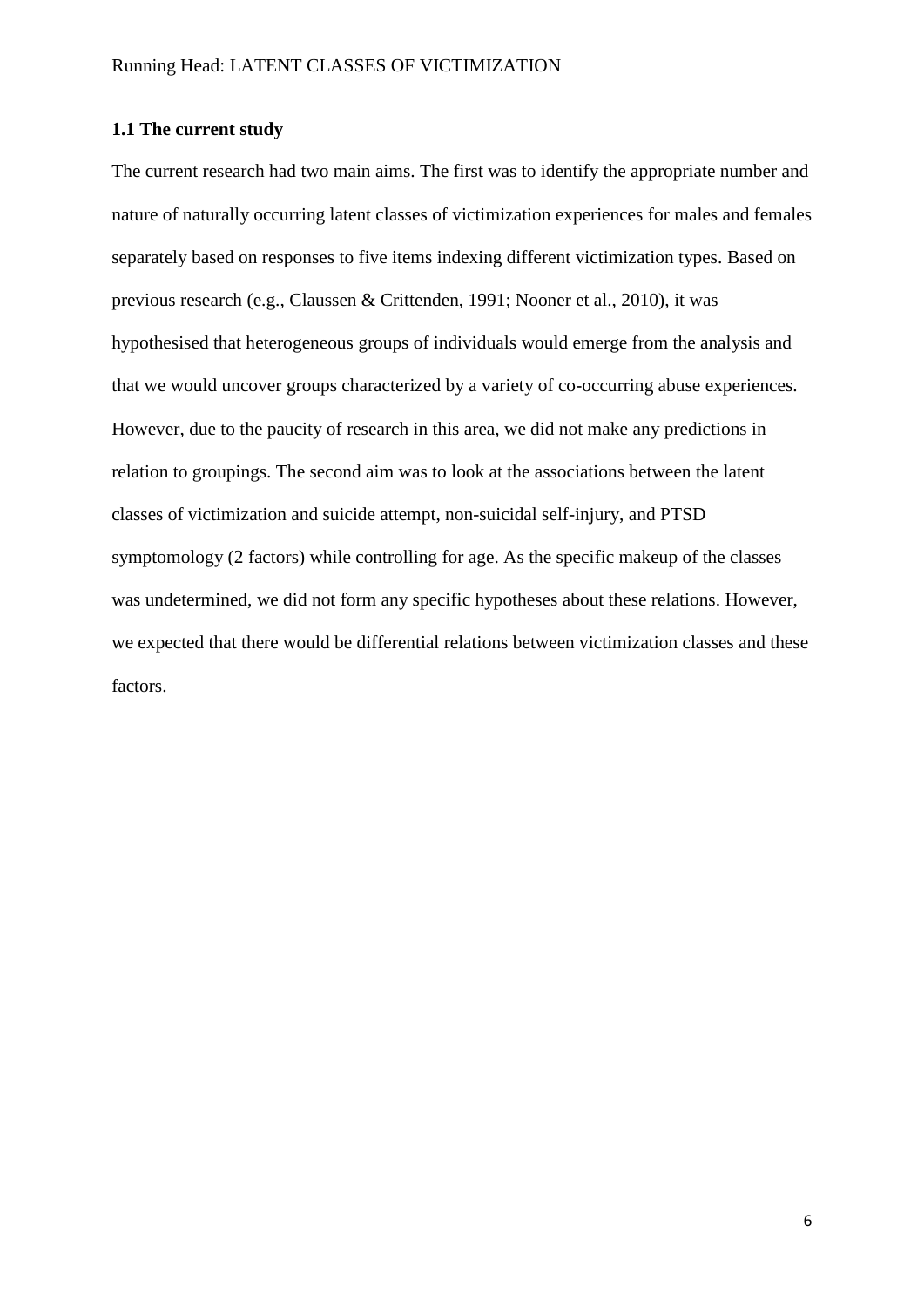#### **2. Method**

#### **2.1 Sample**

Data for the current study was drawn from the Adult Psychiatric Morbidity Survey (APMS) 2007. The APMS was commissioned by the NHS Information Centre for Health and Social Care and employed a multi-stage stratified probability sampling design. The survey consisted of a phase one and a phase two (clinical) interview. Fifty-seven percent of those who were eligible agreed to take part in the survey which resulted in the completion of 7,403 successful interviews (4,206 females and 3,197 males). Details of the survey methods can be found in McManus, Melzer, Brugha, and Bebbington (2007). The analytic sample for the present research included 4,016 females and 3,032 males. Participants were aged between 16 and 95 years  $(M = 51.12; SD = 18.32)$ .

## **2.2 Measures**

**Posttraumatic Stress Disorder (PTSD).** The trauma screening questionnaire (TSQ; Brewin et al. 2002) is a PTSD screening instrument and was adapted from the PTSD symptom scaleself report (Foa, Riggs, & Rotherbaum, 1993). The TSQ is a ten-item instrument consisting of five re-experiencing and five arousal items from the DSM IV TR (American Psychiatric Association 2000) PTSD criteria. Re-experiencing (Factor 1) comprises of items "upsetting thoughts or memories about the event that have come into your mind against your will", "upsetting dreams about the event", "acting or feeling as though the event were happening again', 'feeling upset by reminders of the event', and 'bodily reactions (such as fast heartbeat, stomach churning, sweatiness, dizziness) when reminded of the event". Arousal (Factor 2) items are "difficulty falling or staying asleep", "irritability or outbursts of anger", "difficulty concentrating', 'heightened awareness of potential dangers to yourself and others', and 'being jumpy or being startled at something unexpected'. Participants were asked whether or not they had experienced each symptom at least twice in the past week. Brewin et al. (2002)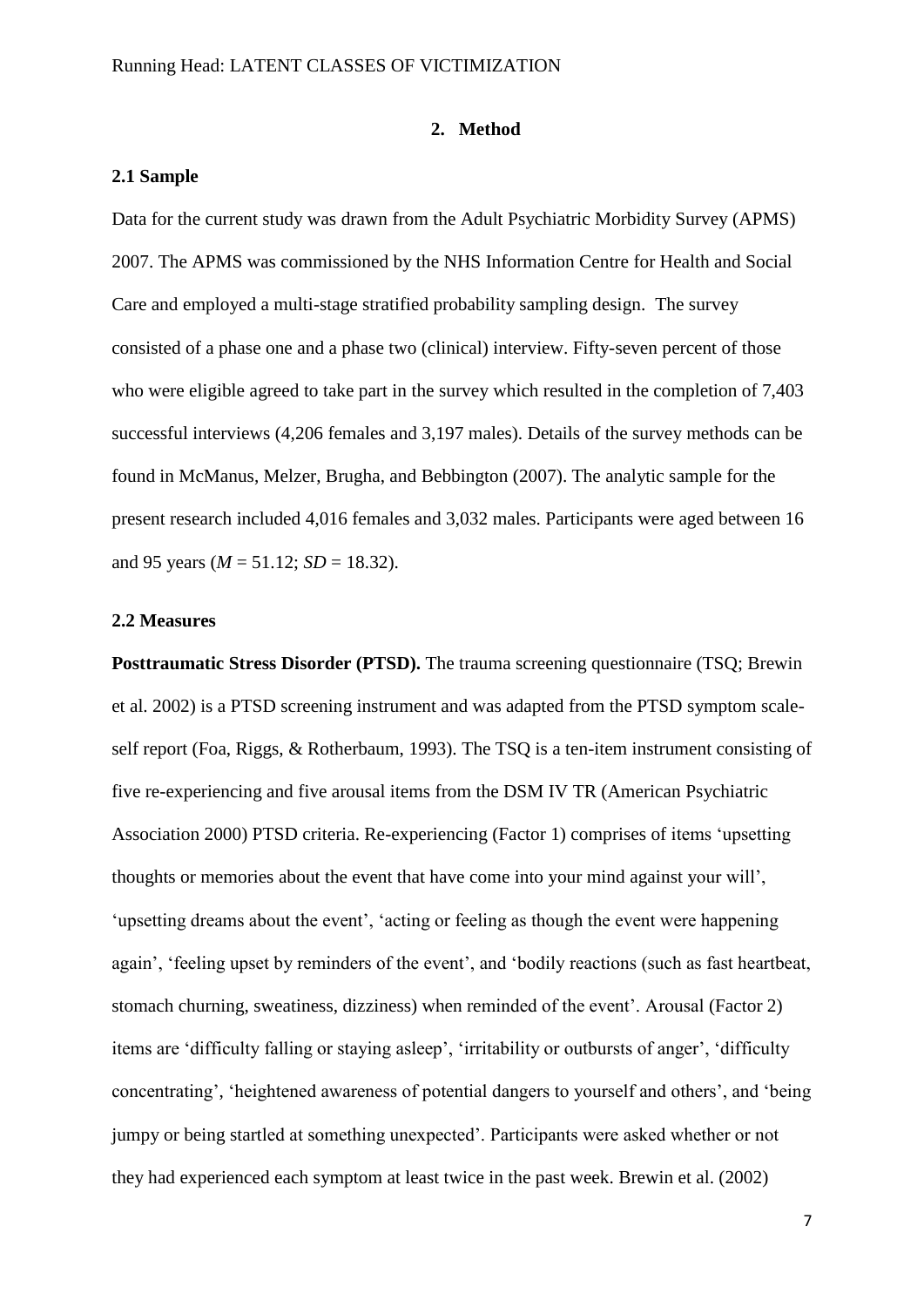found an optimal cut-off score of 6. The present study had good estimates of reliability for each of the subscales [re-experiencing ( $\alpha$  =.80), arousal ( $\alpha$  =.71)], and the scale as a whole ( $\alpha$ .  $= 82$ ).

**Suicide Attempt**. Suicide attempt history was assessed using a single dummy coded item which asked, "Have you ever made an attempt to take your own life?"

**Non-suicidal self-injury (NSSI).** NSSI history was assessed using a single dummy coded item which asked, "Have you ever deliberately harmed yourself, without the intention of killing yourself?"

**Victimization experiences.** Victimization was assessed using five dummy coded items which have previously been strongly linked to suicide attempts, NSSI, and PTSD: (V1) lifetime rape, (V2) lifetime bullying, (V3) lifetime violence in the home, (V4) physical abuse - severely beaten before the age of 16, and (V5) domestic violence – violence from a partner or ex-partner since the age of 16.

## **2.3 Analysis**

Latent class analysis (LCA) is a statistical method used to identify homogeneous groups (or classes) from categorical multivariate data. In the current research, LCA was employed to determine the number and the nature of victimization experience groups based on the endorsement of each of the five items reflecting victimization experiences for females and males separately. The five victimization experience items were dummy coded. Selection of the optimal number of latent classes was based on several statistical fit indices. The statistical fit indices were: Akaike information criterion (AIC), Bayesian information criterion (BIC), sample size adjusted BIC (SSABIC), the Lo-Mendell- Rubin's adjusted likelihood ratio test (LRT), and entropy measures. The information statistics AIC, BIC, and SSABIC are goodness of fit measures used to compare competing models; lower observed values indicate better fit. The LRT statistic was used to compare models with differing numbers of latent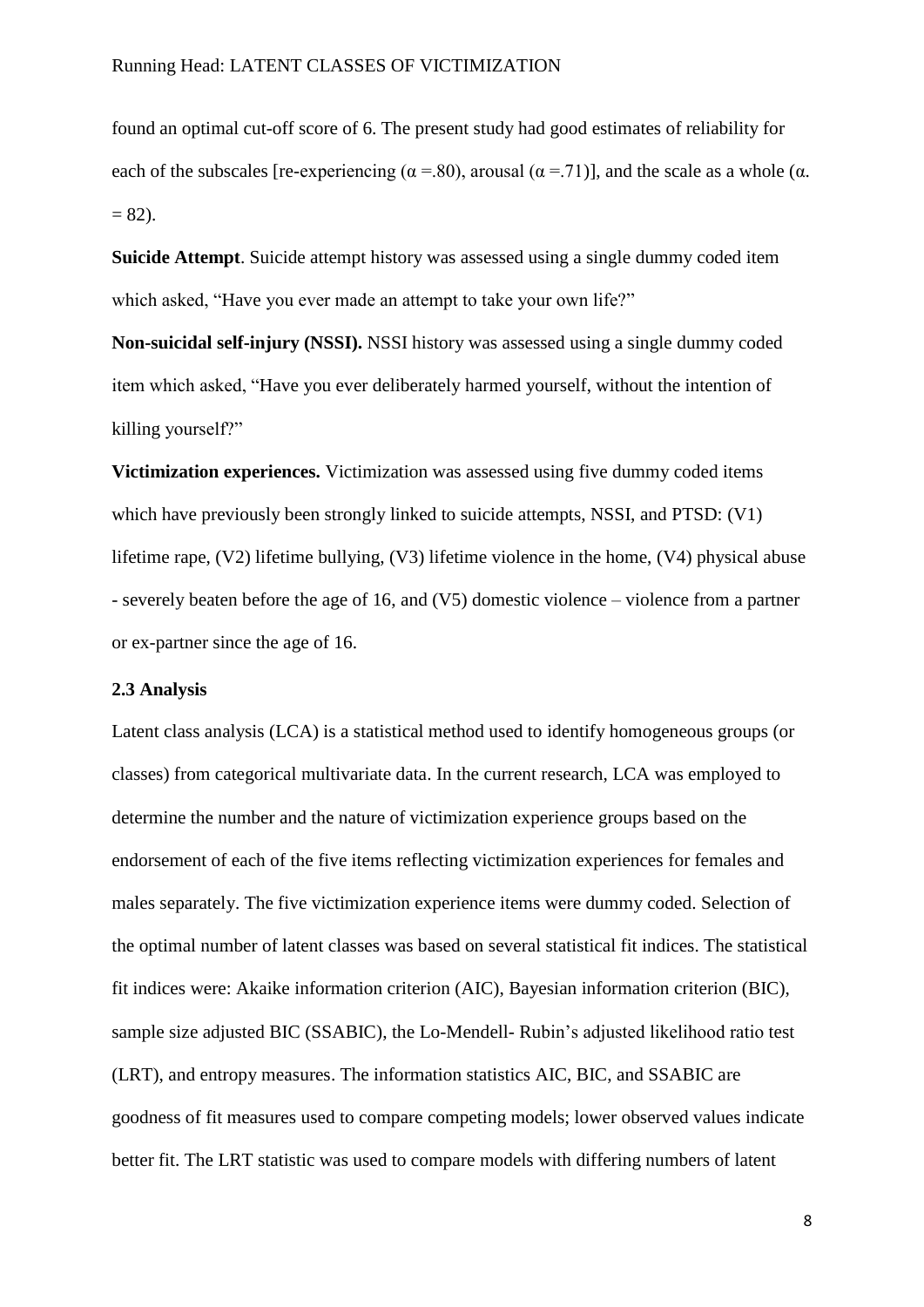classes; a non-significant value ( $p > 0.05$ ) suggests that the model with one fewer class should be accepted. Entropy is a standardised measure of how accurately participants are classified. Values range from 0 to 1 with higher values indicating better classification.

Multinomial logistic regression was used to assess the association between class membership (posterior probabilities from the model were used to assign individuals to a class) and suicide attempt, NSSI, and PTSD symptomology (2 factors), while controlling for age. The subsequent odds ratios (OR) indicate the expected increase/decrease in the likelihood of scoring positively on a given variable compared to the reference, or control group (in this case low victimization experience group). The analysis was conducted using Mplus 6.12 (Muthen & Muthen, 1998– 2010).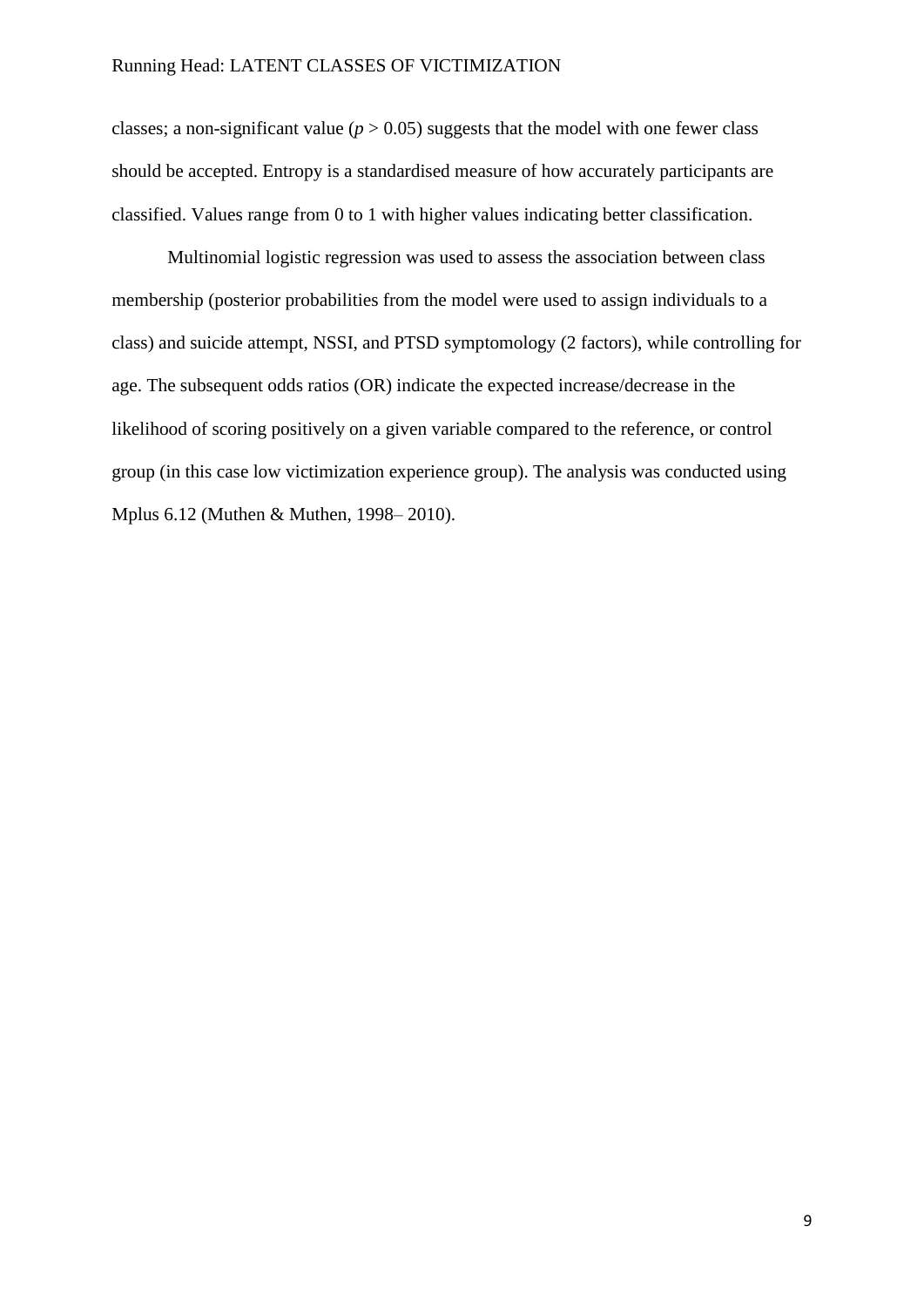# **3. Results**

## **Descriptive Statistics**

Table 1 presents the rates of endorsement for each of the five victimization items, suicide attempt, and NSSI for females and males separately, after list-wise deletion of missing data. The most commonly endorsed items were domestic violence (29.6%), bullying (18.7%), and violence in the home (12.8%) for females, and domestic violence (19.2%), bullying (18.6%), and physical abuse (5.4%) for males. Just over six percent (6.2%) of females and 3.7% of males reported at least one suicide attempt, while 4.6% of females and 3.8% of males reported a history of NSSI.

#### Table 1

| Prevalence rates of victimization items, suicide attempt, and NSSI for females and males |  |  |  |  |  |  |
|------------------------------------------------------------------------------------------|--|--|--|--|--|--|
|------------------------------------------------------------------------------------------|--|--|--|--|--|--|

| Item                     | Criteria endorsed count (%)  | Criteria endorsed count (%) |  |
|--------------------------|------------------------------|-----------------------------|--|
|                          | for females ( $N = 4$ , 016) | for males ( $N = 3,032$ )   |  |
| V1. Rape                 | 267(6.6)                     | 34(1.1)                     |  |
| V2. Bullying             | 750 (18.7)                   | 565 (18.6)                  |  |
| V3. Violence in the home | 513 (12.8)                   | 150(4.9)                    |  |
| (family)                 |                              |                             |  |
| V4. Physical abuse       | 166(4.1)                     | 164(5.4)                    |  |
| V5. Domestic Violence    | 1190 (29.6)                  | 582 (19.2)                  |  |
| Suicide                  | 250(6.2)                     | 111(3.7)                    |  |
| <b>NSSI</b>              | 183(4.6)                     | 116(3.8)                    |  |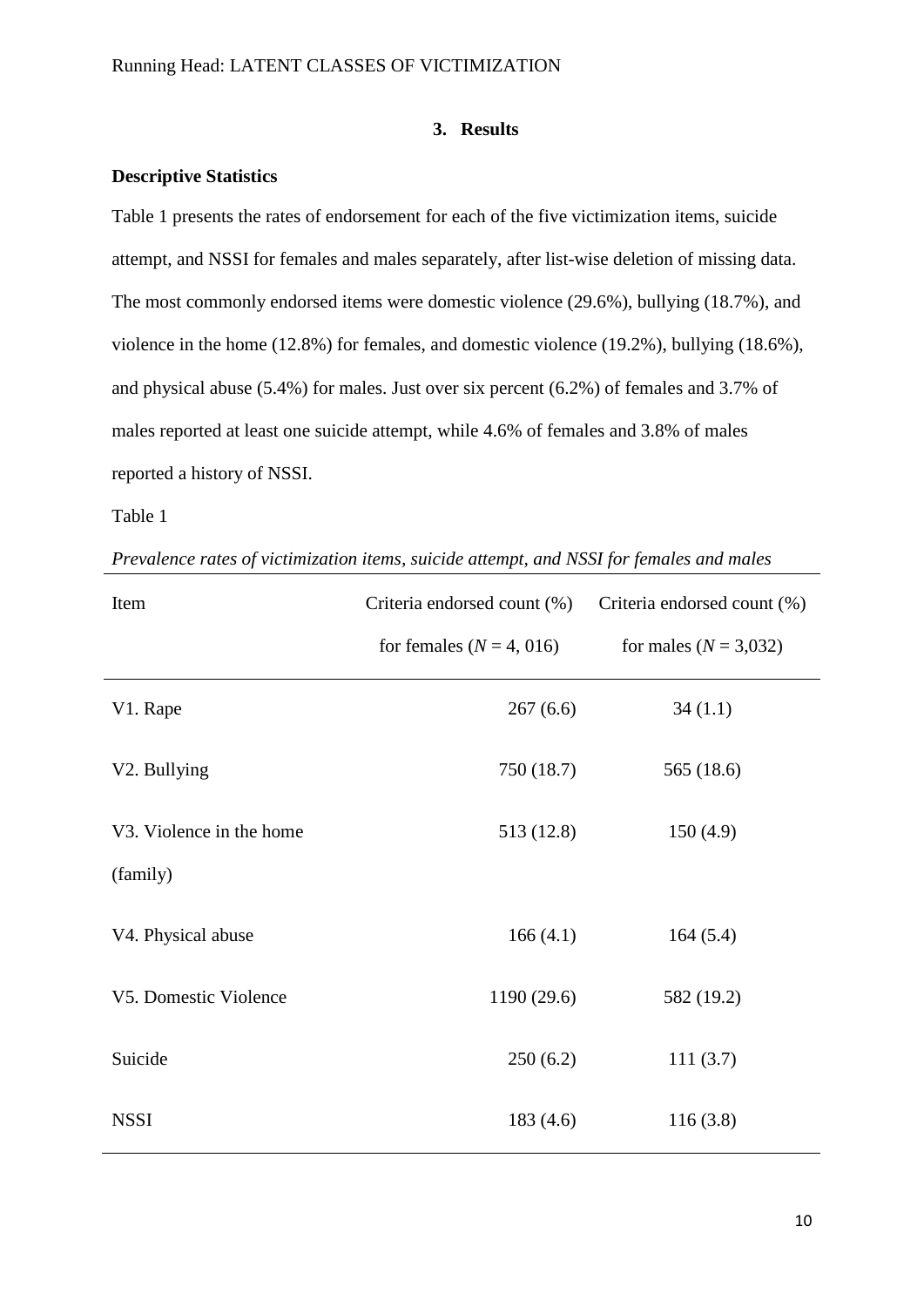## **Latent Class Models for Males and Females**

The fit indices for alternative latent class analyses are presented in Table 2. The 3-class solution for both groups was considered to be the best model. The Bayesian information statistic (BIC), sample size adjusted Bayesian information statistic (SSABIC), and Akaike information criterion (AIC) were markedly lower than for the 2 and 4 class solutions. Most importantly, the Lo-Mendell-Rubin"s LRT indicates that the 4 class model was not significantly better than the 3 class model for females (LRT = 15.96,  $p = .07$ ) or males (LRT  $= 60.15$ ,  $p = .24$ ). Consequently, the 3 class solutions were preferred on the basis of parsimony.

#### Table 2

*Fit indices for the latent class analysis of victimization experiences for females and males separately* 

| Group   | Model     | <b>AIC</b> | <b>BIC</b> | <b>SSABIC</b> | <b>LRT</b> | $\boldsymbol{p}$ | Entropy |
|---------|-----------|------------|------------|---------------|------------|------------------|---------|
| Females | 2 classes | 16429.93   | 16543.29   | 16486.10      | 2106.67    | < .001           | .77     |
|         | 3 classes | 16190.06   | 16372.70   | 16208.55      | 259.03     | < .001           | .79     |
|         | 4 classes | 16198.93   | 16450.85   | 16323.75      | 15.96      | .07              | .71     |
| Males   | 2 classes | 9816.49    | 9924.79    | 9867.60       | 870.13     | < .001           | .70     |
|         | 3 classes | 9682.23    | 9856.73    | 9764.58       | 12.78      | < .001           | .73     |
|         | 4 classes | 9686.71    | 9900.39    | 9773.29       | 60.15      | .24              | .59     |

Note: AIC = Akaike information criterion, BIC = Bayesian information criterion, SSABIC = sample size adjusted BIC,  $LRT = Lo$ -Mendell-Rubin's adjusted likelihood ratio test.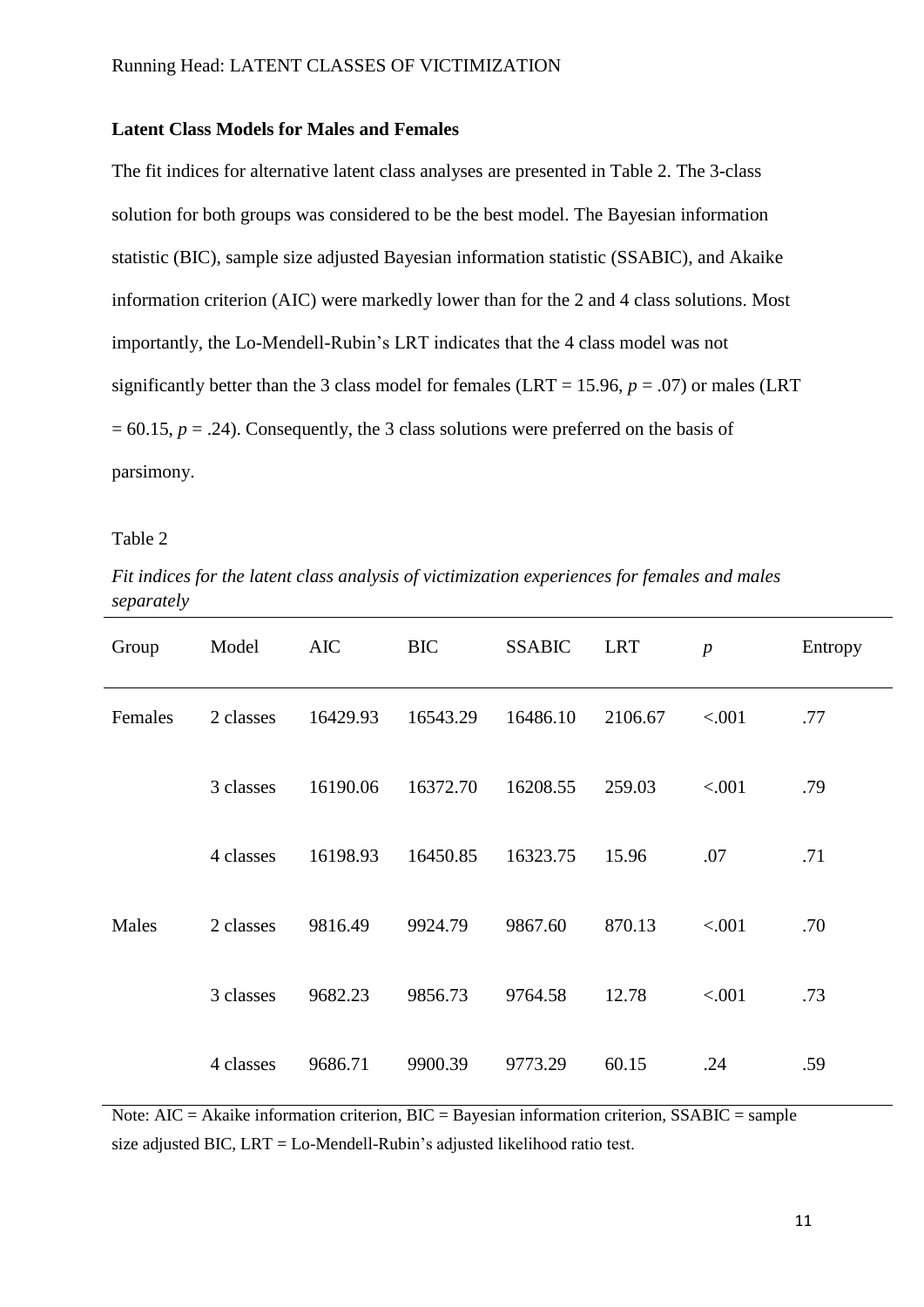The profile plots indicating the probability of endorsement, across each of the three classes, for each victimization type, are presented in Figure 1 for females and Figure 2 for males. The probabilities indicate the strength of a particular item in distinguishing whether an individual would be a member of each class. The majority of female respondents were classified into Class 3 (44.7 %) which was characterized by individuals who had low probabilities of endorsing all of the victimization experiences (response probabilities did not exceed 0.1 for any single item). Consequently, this class is considered to be the baseline/normative class ("low victimization class"). Class 1 (20.5%) was characterized by individuals who had the highest probability of endorsing of all victimization types, but in particular had high probabilities of endorsement of bullying, violence in the home, and domestic violence. Class 1 will, therefore, be referred to as the "high victimization class". Class 2 (34.8 %) was characterized by a similar pattern of item endorsement as Class 3. However, members of this class can be differentiated from those belonging to class 3 by higher rates of endorsement of bullying and domestic violence. Class 2 is, therefore, be referred to as the "bullying and domestic violence class'.

Most male respondents (49.5%) were classified into class 2 which was characterized by participants with near zero probabilities of endorsing rape, violence in the home, and physical abuse as well as low probabilities of endorsing bullying and domestic violence. However, as this class had higher probabilities of endorsing bullying and domestic violence than Class 3, it will be known as the "bullying and domestic violence class". Class 3 (37.8 %) was characterized by individuals who had lowest probabilities of endorsing all items except for physical abuse, which had the lowest probability of endorsement by members of Class 2. Thus, this class is considered to be the baseline/normative class ("low victimization class"). Class 1 was characterized by individuals who had the highest probability of endorsing of all victimization types. Class 1 will, therefore, be referred to as the "high victimization class".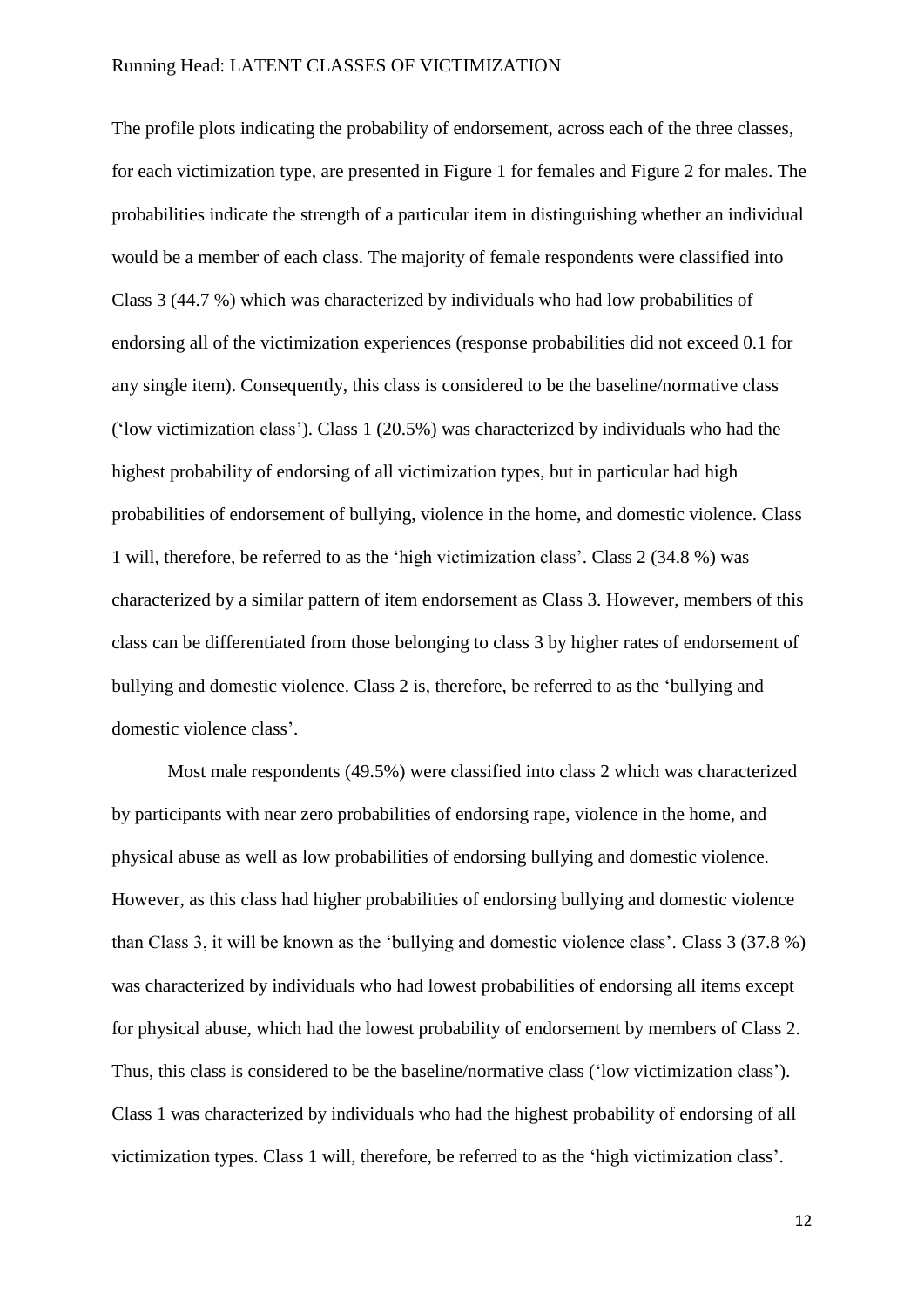# Figure 1



*Profile plot of three victimization classes for females*

Note: Class 1 = long dash line (the 'high victimization class'; 20.5% of participants); Class 2  $=$  dot line (the 'bullying and domestic violence class'; 34.8% of participants); Class  $3 =$  solid line (the "low victimization class"; 44.7% of participants).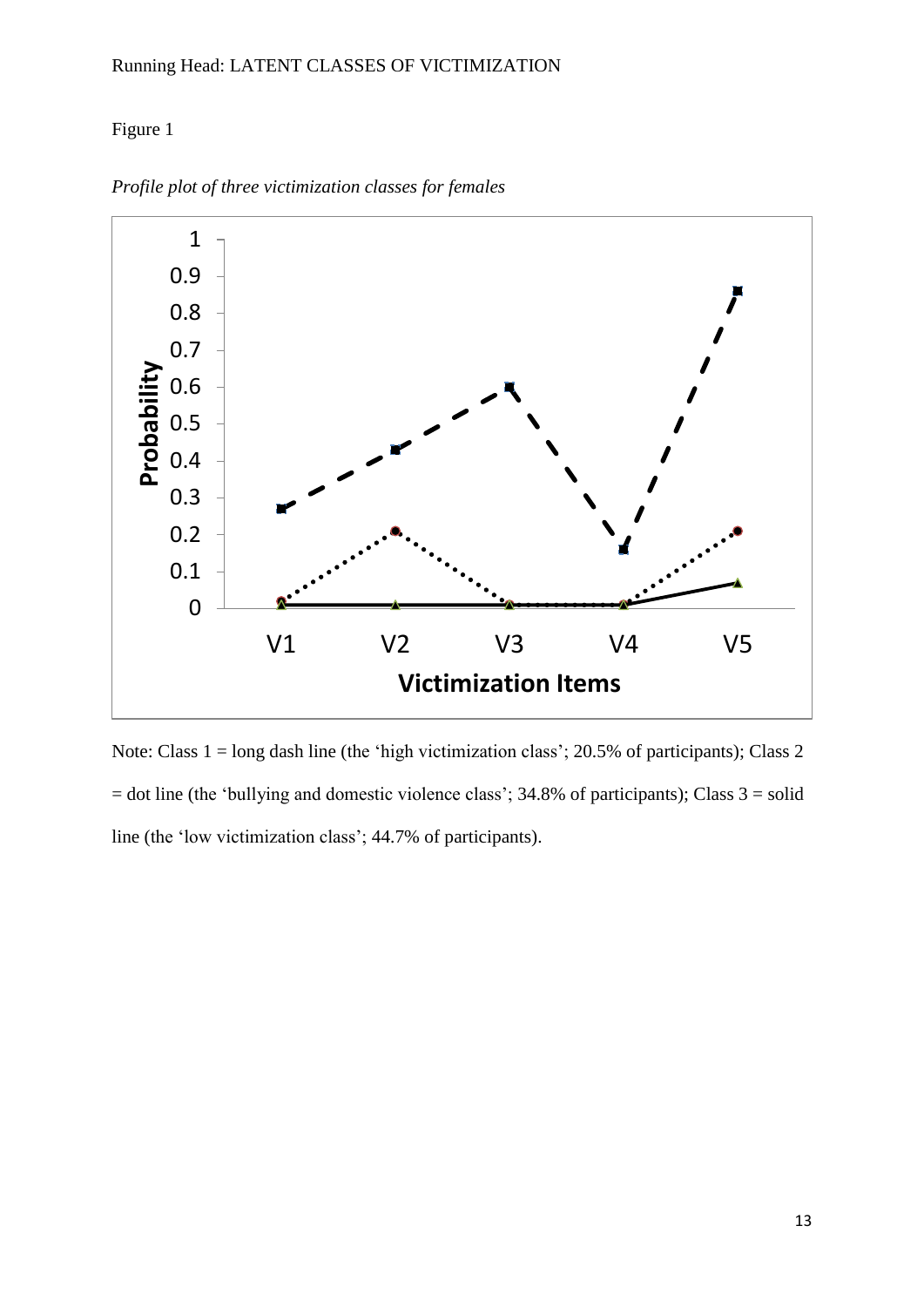# Figure 2



*Profile plot of three victimization classes for males*

Note: Class  $1 = \log \text{dash line}$  (the 'high victimization class'; 2.6% of participants); Class  $2 =$ dot line (the bullying and domestic violence class';  $49.6\%$  of participants); Class  $3 =$  solid line (the 'low victimization class'; 37.8% of participants).

Multinomial logistic regression was used to analyse the association between latent classes of victimization and suicide attempt, NSSI, and PTSD (2 factors), while controlling for age, for female and males separately. The reference category for the outcome variable in both cases was the baseline/normative class ("low victimization class"); each of the other classes were compared to this reference group.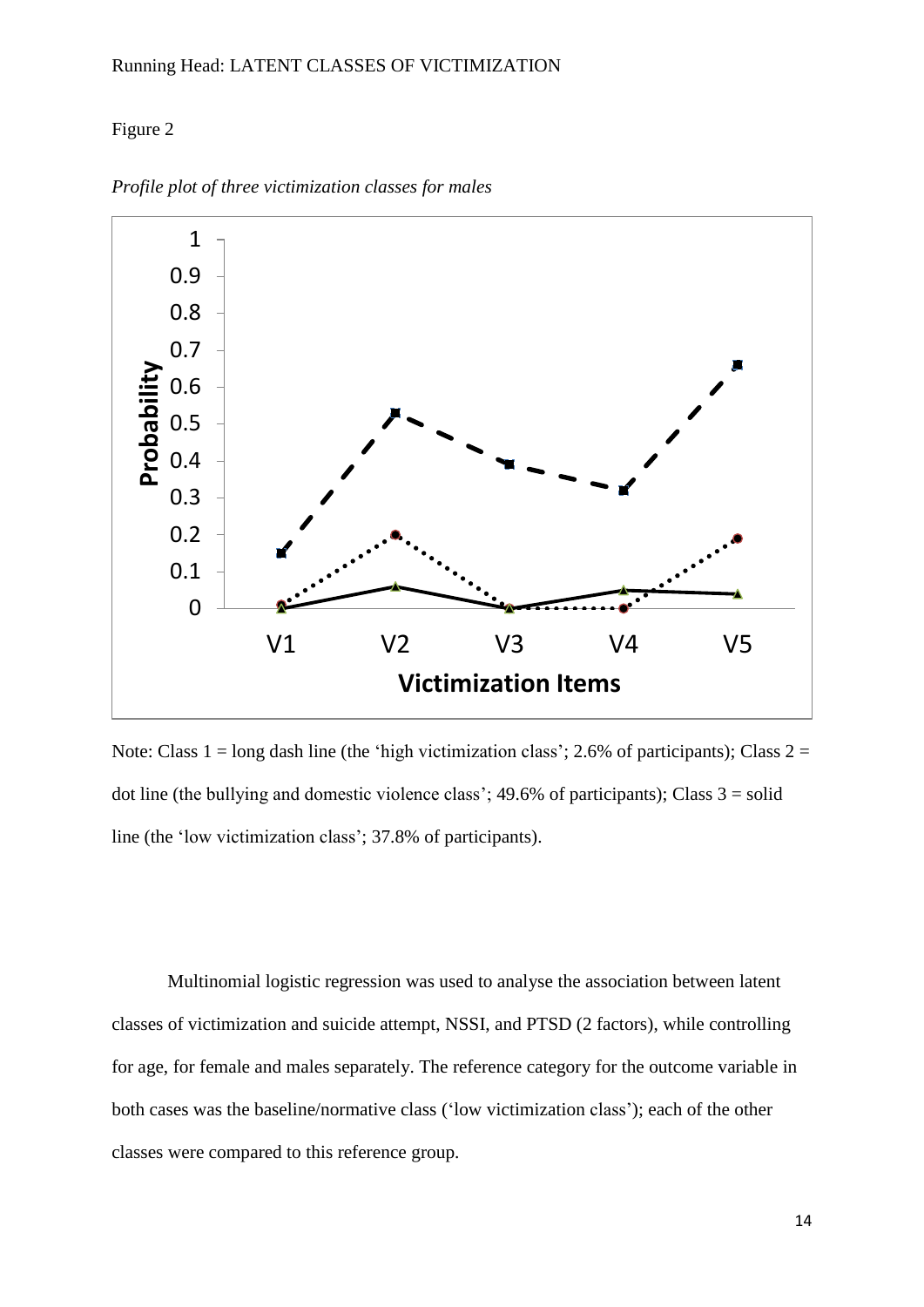The first column in Table 3 has the outcome of the 'high victimization class' (class 1) compared to the "low victimization group" (reference category) for females. The results suggest that suicide attempt history ( $OR = 11.28$ ), NSSI history ( $OR = 4.18$ ), higher PTSD factor 2 scores (OR = 1.69), and older age (OR = 1.03) significantly increase the probability of membership in class 1, while controlling for all other variables. The second column in Table 3 has the outcome of the 'bullying and domestic violence class' membership (class 2) compared to the reference category (class 3). The results indicate that the only factor significantly associated with class membership for this group was age ( $OR = 1.14$ ), with older age significantly increasing the probability of membership in this class. The third column in Table 3 has the outcome of the "high victimization class" (class 1) compared to the "low victimization group" (reference category) for males. The results suggest that suicide attempt history (OR = 29.98), NSSI history (OR = 52.77), higher PTSD factor 2 scores (OR = 5.57), and younger age ( $OR = 0.88$ ) significantly increase the probability of membership in this class. The final column in Table 3 has the outcome of the "bullying and domestic violence class" membership (class 2) compared to the reference category (class 3). The results indicate that suicide attempt history ( $OR = 6.70$ ), NSSI history ( $OR = 3.63$ ), higher PTSD factor 2 scores ( $OR = 2.63$ ), and younger age ( $OR = 0.82$ ) significantly increase the probability of membership in this class.

[Insert Table 3 about here]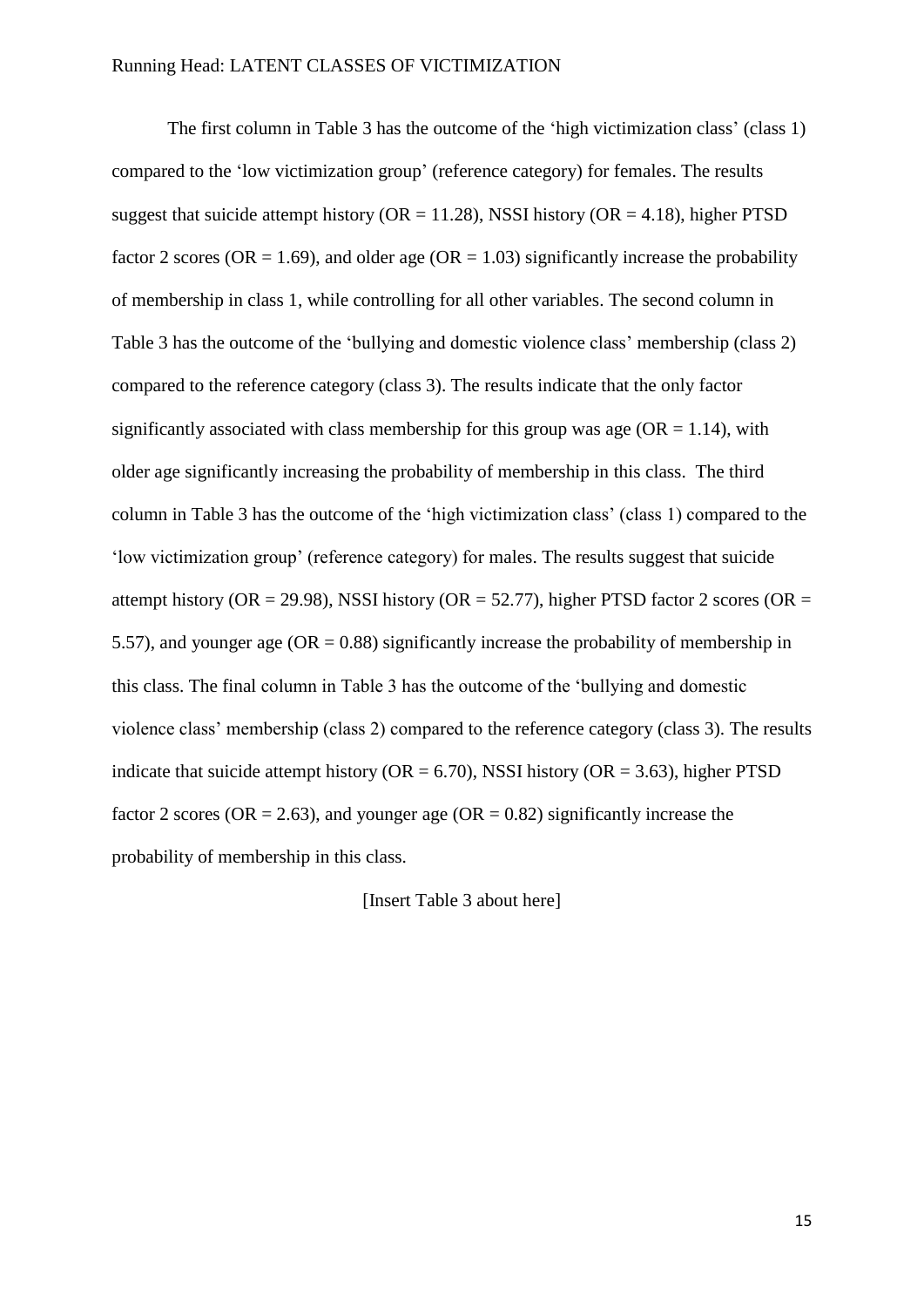# Table 3

*Associations between victimization classes, suicide attempt, NSSI, PTSD (2 factors), and age.*

|                    | Females<br>Class 1<br>Class 2 |                      | Males                      |                          |  |
|--------------------|-------------------------------|----------------------|----------------------------|--------------------------|--|
|                    |                               |                      | Class 1                    | Class 2                  |  |
| Variable           | OR (95% CI)                   | OR (95% CI)          | OR (95% CI)                | OR (95% CI)              |  |
| Suicide attempt    | $11.28***(5.21/24.42)$        | 2.33(0.78/6.97)      | $28.98***$ (7.01/88.45)    | $6.70***$ $(1.18/36.82)$ |  |
| <b>NSSI</b>        | $4.18***$ (1.94/8.99)         | 2.35(0.73/7.52)      | $52.77***$ $(14.80/96.51)$ | $3.63***(1.30/27.87)$    |  |
| PTSD <sub>F1</sub> | 1.04(0.80/1.36)               | 1.04(0.70/1.55)      | 1.45(0.84/2.51)            | 1.17(0.64/2.16)          |  |
| PTSD <sub>F2</sub> | $1.69***(1.39/2.04)$          | 1.07(0.74/1.54)      | $5.57***$ $(2.50/12.41)$   | $2.63***(1.57/8.40)$     |  |
| Age                | $1.03**$ (1.01/1.04)          | $1.14***(1.11/1.17)$ | $0.88***(0.83/0.93)$       | $0.86***(0.82/0.91)$     |  |

*Note.* Reference group: "low victimization class" (Class 3), Class 1 is the "high victimization class" and Class 2 is the "bullying and victimization class". OR = Odds Ratio, 95% CI = Confidence Interval. \*\* *p* < 0.01; \*\*\* *p* < 0.001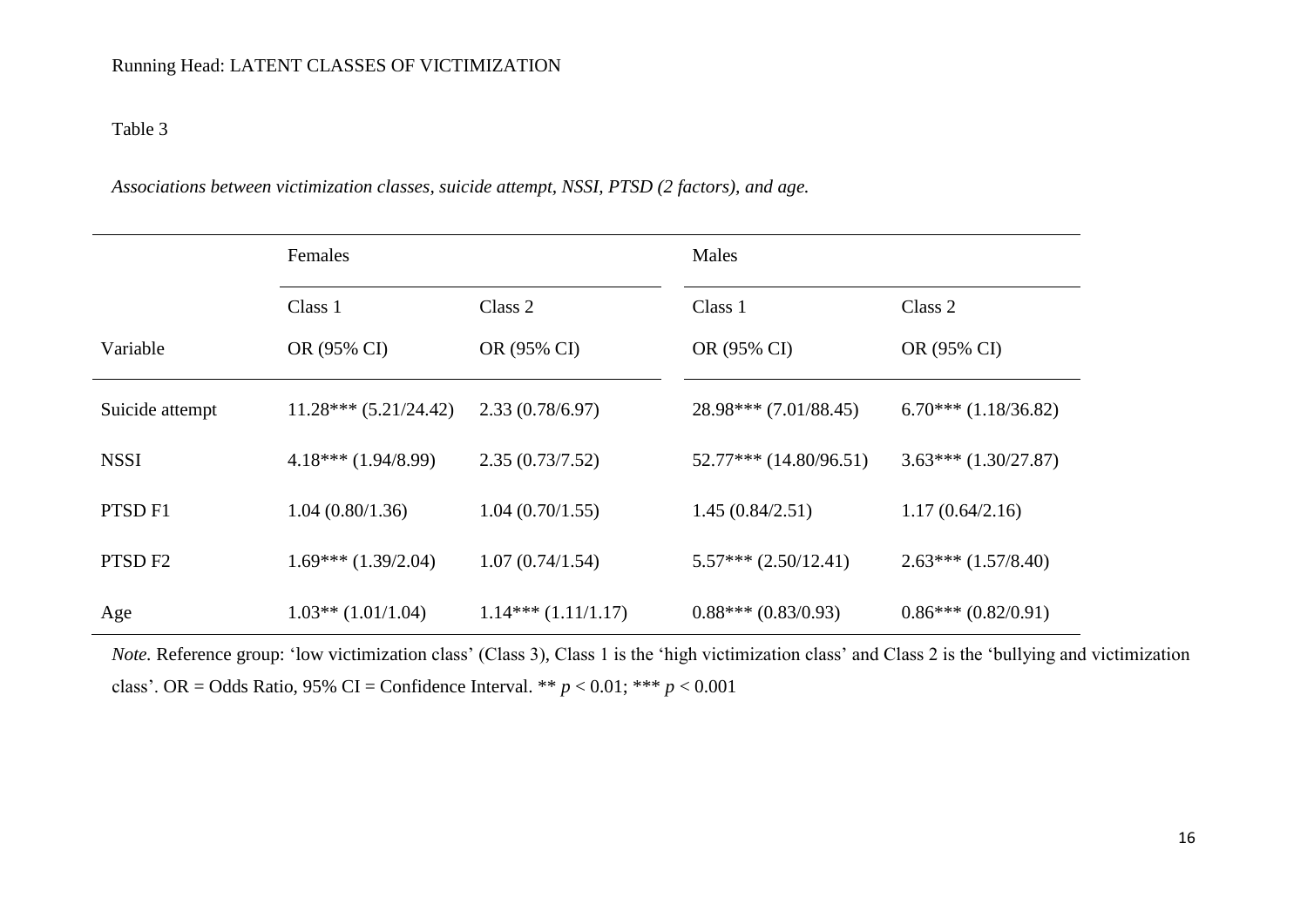#### **4. Discussion**

The present study aimed to identify the appropriate number and nature of latent classes of victimization experiences using data drawn from the APMS and to examine differences between the identified profiles on three domains that have been associated with victimization: PTSD symptoms, suicide attempt, and NSSI. Importantly, given that the dataset included a large number of both male and female respondents, it was possible for us to examine sex differences with respect to subgroupings and factors associated with group membership. A three-class solution provided an adequate and interpretable fit to the data for both males and females, and the resultant latent classes were found to differ both quantitatively and qualitatively. In other words, the classes differed quantitatively across all victimization items and differed qualitatively as the probability of endorsement for items did not uniformly increase or decrease across classes.

 As would be expected within the general population, few participants (20.5% of females and 2.6% of males) belonged to the classes characterised by the highest likelihood of endorsing all victimization types ("the high victimization class"). The majority of female participants (44.7%) belonged to the baseline/normative class, a class characterized by low probabilities of endorsement of all victimization experiences, whereas, the majority of male participants (49.6%) belonged to the "bullying and domestic violence class" (Class 2). The male 'bullying and domestic violence class' was characterised by participants with near zero probabilities of endorsing rape, violence in the home, and physical abuse, as well as low probabilities of endorsing bullying and domestic violence. Class 2 for females (34.8 %) was characterized by a similar pattern of item endorsement as Class 3. However, this class could be differentiated from Class 3 by higher rates of endorsement of bullying and domestic violence, and was therefore labelled the "bullying and domestic violence". Thus, despite a focus on the co-occurrence of physical and sexual abuse within the existing literature (cf.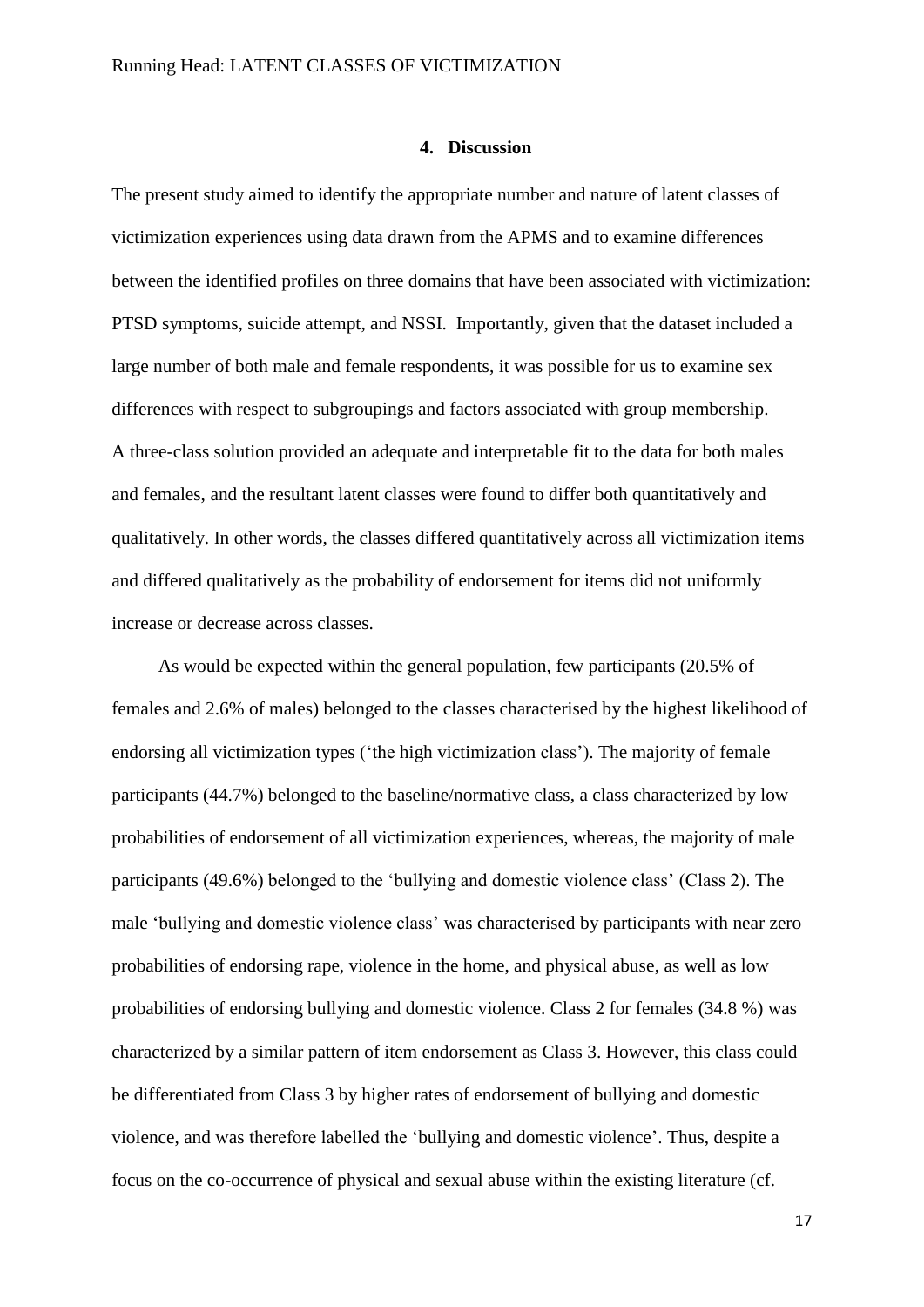Higgins & McCabe, 2001) and despite Nooner et al.'s (2010) concentration on sexual and physical abuse typologies, a sexual and physical abuse class failed to emerge in the present research.

 As classes 1 and 2, for both male and female respondents, were both characterized by multiple victimization experiences, our results support the views of Mullen, Martin, Anderson, Romans, and Herbison (1996) that children who are victims of one form of abuse are more likely to also experience other forms of abuse. Furthermore, as none of the classes was characterized by only higher endorsement of sexual experiences, the results also suggest that individuals who experience sexual abuse often experience multiple other victimization types that in turn may impact upon them negatively. From a clinical perspective, this means that treatment which is solely directed at dealing with issues related to sexual victimization may be insufficient. Consequently, researchers and practitioners are advised to assess for a broader range of victimization experiences, and to avoid assessments that only focus on a single form of victimization.

 The likelihood of membership in Classes 1 and 2, compared to Class 3 for males was significantly increased for individuals reporting a previous suicide attempt and a lifetime history of NSSI. For females, a slightly different pattern emerged with suicide attempts and NSSI associated with membership in Class 1 but not Class 2. Furthermore, the strength of the association between suicide attempts and NSSI and Class 1 membership was considerably higher for males than females. Interestingly, suicide attempt history evidenced the strongest association of all variables with Class 1 membership for females, but for males, the strongest relationship with class membership was found with NSSI. Consequently, the results if the present study underscore the importance of conducting analyses separately for males and females.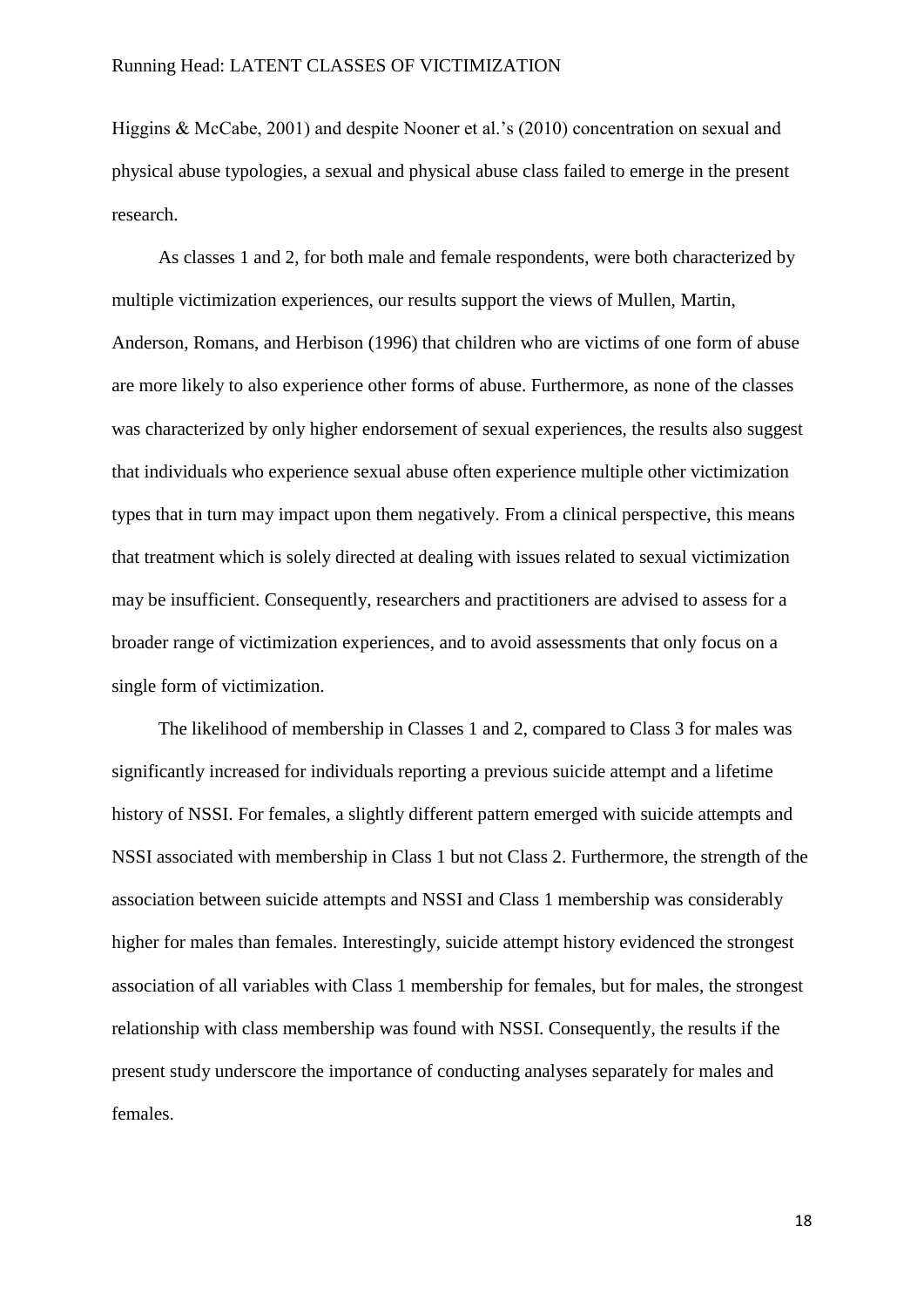The strong association between the victimization classes and self-injurious behaviour, particularly suicide attempts, compared to the baseline classes (Class 3) tentatively suggests that victimization experiences may create a vulnerability within individuals that increases the likelihood of self-damaging behaviour. However, the cross-sectional nature of the data and the non-specificity in time frames within questions makes this interpretation speculative, and further longitudinal research is needed. Despite this, our results are in line with several studies documenting a relationship between childhood abuse and chronic self-damaging acts and suicidal behaviours (Akyuz, Sar, Kuga, & Dogan, 2005; Klonsky & Moyer, 2008).

 PTSD symptomology has frequently been linked to sexual and physical abuse. In line with this, in the present research, the likelihood of membership in classes 1 and 2 for males and class 1 for females was significantly increased for individuals reporting increased PTSD factor 2 (arousal) scores. The highest odds ratio for high PTSD factor 2 symptoms was among males belonging to class 1. However, the odds of belonging to class 2 was also high among those with greater PTSD factor scores. This suggests that it may be the experience of multiple-victimization types that is the risk factor for trauma symptoms, rather than a singular form of trauma. This finding, if confirmed with longitudinal data, would raise questions about the previous literature reporting on the impact of victimization. It is possible that studies concerned with single forms of victimization may have overestimated the unique association between singular forms and various negative outcomes, because they did not adequately control for other kinds of victimization. As noted by Karsberg et al. (2014), examining the difference in explanatory power of specific single traumatic experiences versus different clusters of multiple traumatic experiences in relation to PTSD symptomology may therefore, be an interesting direction for future research.

 The APMS dataset provided us with a unique opportunity to explore the relationship between victimization experiences and PTSD factors, suicide attempt, and NSSI using a large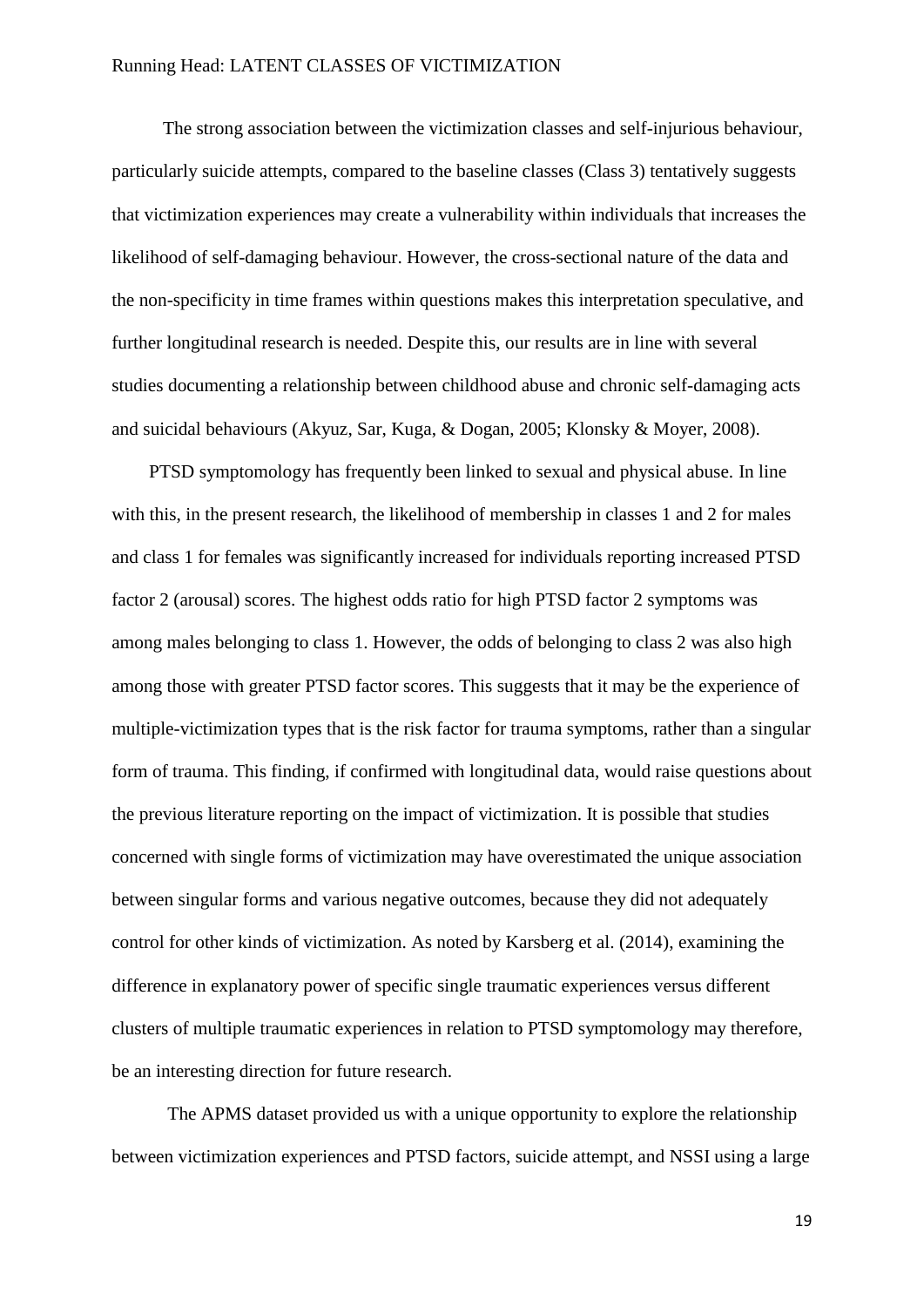population based sample. This is important for two reasons. First, clinically-based samples are more prone to selection biases and consequently may not be representative of the population as a whole. Second, the large sample allowed us to test for gender differences in the patterns of victimization experiences, and factors associated with class membership. Strengths of the APMS dataset were its strong survey design and extensive evaluation of victimization experiences. The questions used to assess victimization experiences were clear and specific.

 A possible limitation of the present research is the reliance on retrospective reports of victimization experiences and lifetime disorders. While the literature points to a certain amount of recall bias, it also suggests that if the instruments are of reasonable quality, establishing the occurrence of childhood abuse is likely accurate (Brewin, Andrews, & Gotlib, 1993; Hardt & Rutter, 2004; Kosten, Anton, & Rounsaville, 1992). The crosssectional design of this study, similar to other large community surveys, limits the conclusions that can be drawn about the causal nature of the associations between class membership and PTSD symptomology, suicide attempts, and NSSI. However, while longitudinal designs have the advantage of being able to clarify temporal and causal relationships, few longitudinal datasets are available that include the variables included in the present research. It is also important to note that the present study also evaluated a nonexhaustive set of victimization experiences that did not consider timing, sequencing, persistence, or severity. Further research including a larger number of victimization experiences and that includes items to capture such variations in experiences is, therefore, needed. A final limitation is the measures that were used to assess the correlates of class membership. Single items were used to measure suicide attempts and NSSI, and a PTSD screener (which is likely to have overestimated symptom severity) was used to assess PTSD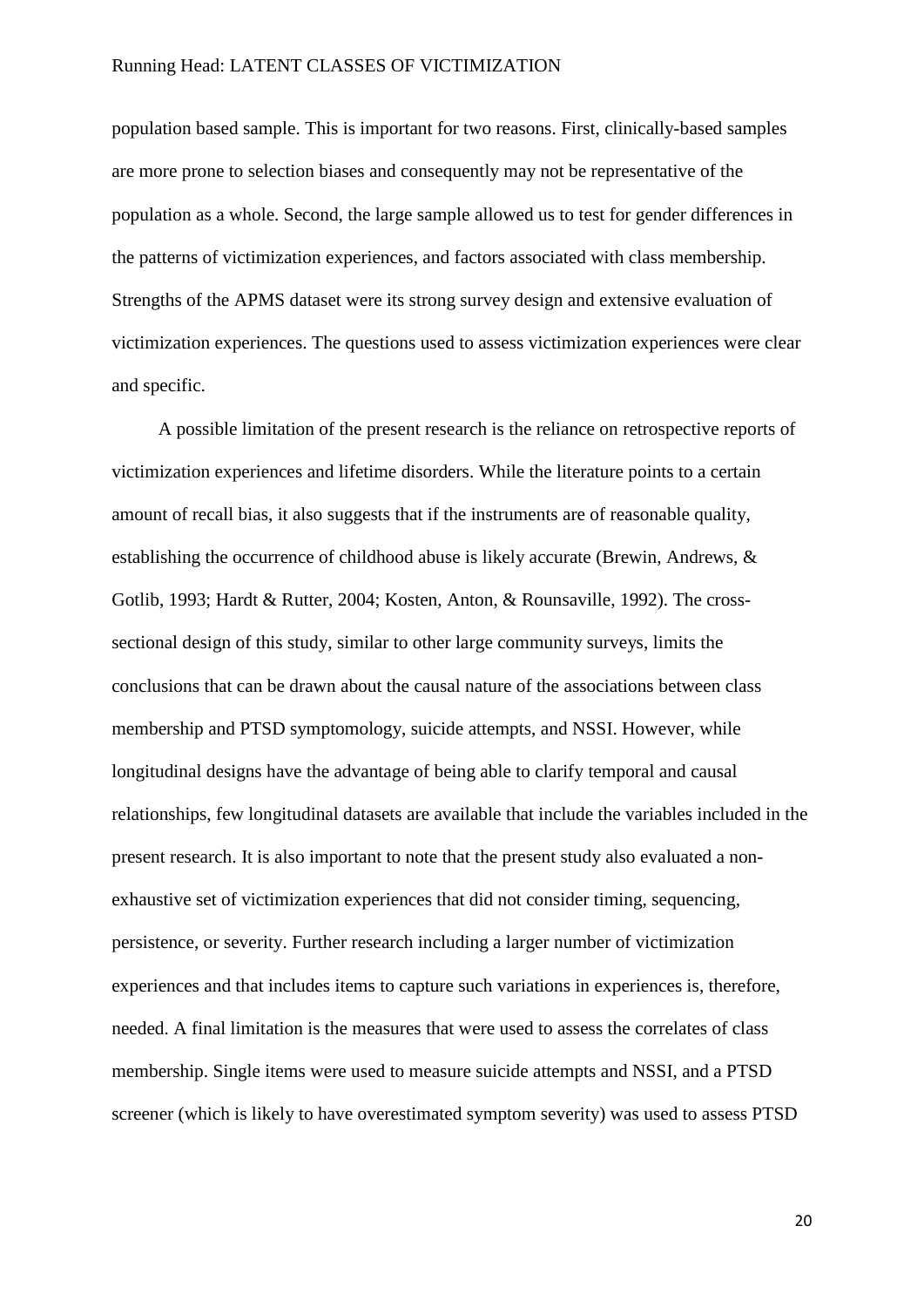symptomology. However, the present study underscores the importance of collecting data on these constructs in studies of victimization.

Despite these limitations, the results of the present study have a number of practical, policy, and theoretical implications. On a theoretical level, the study represents an important step in furthering knowledge about the processes and mechanisms of victimization and the effects that such experiences might have on individuals. The findings suggest that it is possible to discern meaningful victimization profiles that differ both quantitatively and qualitatively. This underscores the co-occurrence of different types of victimization and the importance of considering multiple dimensions of victimization when examining this phenomenon and its sequelae, both behavioural and emotional. As noted above, the three latent classes of victimization experiences were differentially related to PTSD factors, suicide attempt, and NSSI for both males and females. Consequently, when recommending treatments and services for an individual, practitioners need to be cognizant of the individual"s victimization profile.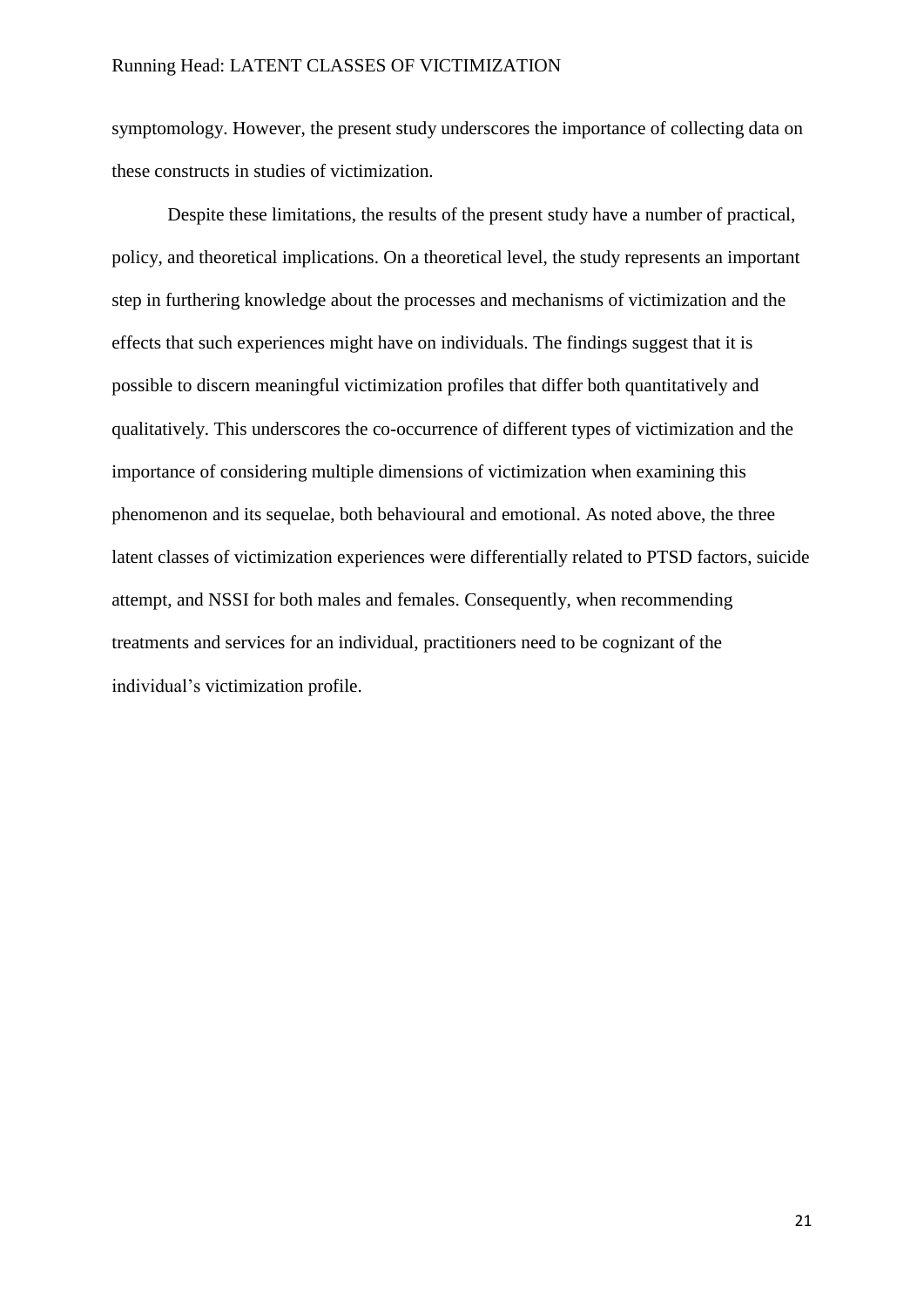#### **5. References**

- Akyuz, G., Sar, V., Kugu, M., & Dogan, O. (2005) Reported childhood trauma, attempted suicide and self-mutilative behavior among women in the general population. *European Psychiatry*, 20(3), 268–273. doi: 10.1016/j.eurpsy.205.01.002
- American Psychiatric Association (2000) *Diagnostic and statistical manual of mental disorders (Revised 4th ed.)*. Washington, DC: Author
- Appleyard, K.*,* Egeland, B.*,* Van Dulmen, M., & Sroufe, L.A (2005) When more is not better: The role of cumulative risk in child behavior outcomes*. Journal of Child Psychology and Psychiatry,* 46(3)*,* 235*–*245*.* doi: 10.1111/j.1469-7610.2004.00351.x
- Brewin, C.R., Andrews, B., & Gotlib, I.H. (1993) Psychopathology and early experience: A reappraisal of retrospective reports. *Psychological Bulletin*, 113(1), 82-98. doi: 10.1037/0033-2909.113.1.82
- Brewin, C. R., Rose, S., Andrews, B., Green, J., Tata, P., McEvedy, C., Turner, S., & Foa, E.B. (2002). A brief screening instrument for posttraumatic stress disorder. *British Journal of Psychiatry*, 181, 158–162. doi: 10.1192/bjp.181.2.158
- Briere, J. & Runtz, M. (1993) Childhood Sexual Abuse: Long-Term Sequelae and Implications for Psychological Assessment. *Journal of Interpersonal Violence*, 8(3), 312-330. doi: 10.1177/088626093008003002
- Brown, J., Cohen, P., Johnson, J.G., & Smailes, E.M. (1999) Childhood Abuse and Neglect: Specificity of Effects on Adolescent and Young Adult Depression and Suicidality. *Journal of the American Academy of Child & Adolescent Psychiatry*, 38(12), 1490– 1496. doi: 10.1097/00004583-199912000-00009
- Campbell, R., Greeson, M.R., Bybee, D., & Raja, S. (2008) The co-occurrence of childhood sexual abuse, adult sexual assault, intimate partner violence, and sexual harassment: A mediational model of posttraumatic stress disorder and physical health outcomes.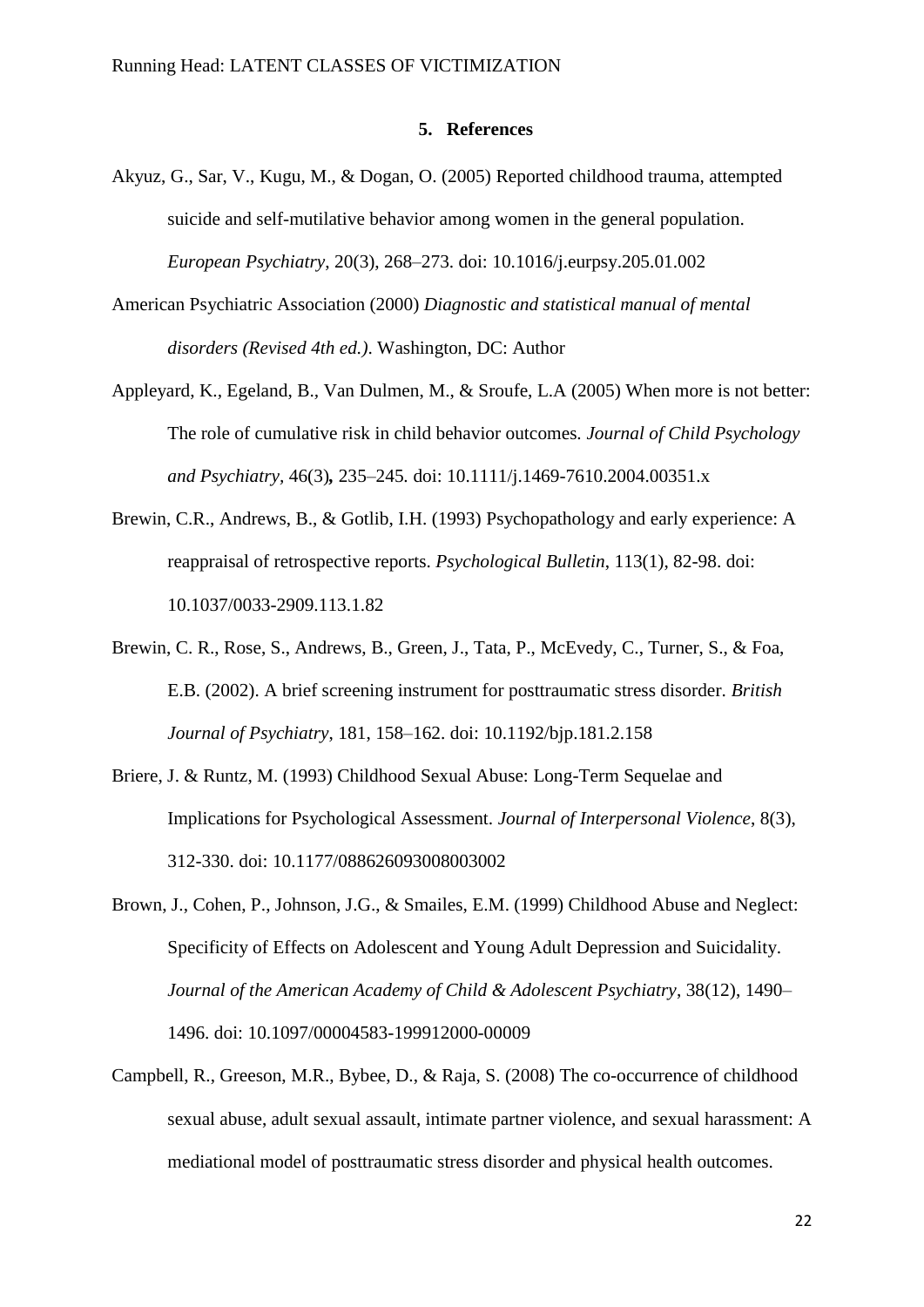*Journal of Consulting and Clinical Psychology*, 76(2), 194-207. doi: 10.1037/0022- 006X.76.2.194

- Cavanaugh, C.E., Messing, J.T., Petras, H., Fowler, B., La Flair, L., Kub, J., Agnew, J., Fitzgerald, S., Bolyard, R., & Campbell, J.C. (2012) Patterns of violence against women: A latent class analysis. *Psychological Trauma: Theory, Research, Practice, and Policy*, 4(2), 169-176. doi: 10.1037/a0023314
- Chartier, M.J., Walker, J.R., & Naimark, B. (2010) Separate and cumulative effects of adverse childhood experiences in predicting adult health and health care utilization. *Child Abuse and Neglect*, 34(6), 454–464. doi: 10.1016/j.chiabu.2009.09.020

Cicchetti, D. & Rizley, R. (1981) Developmental perspectives on the etiology, intergenerational transmission, and sequelae of child maltreatment. *New Directions for Child and Adolescent Development*, 1981(11), 31–55. doi: 10.1002/cd.23219811104

- Claussen, A.H. & Crittenden, P.M. (1991) Physical and psychological maltreatment: Relations among types of maltreatment. Child Abuse and Neglect, 15(1-2), 5–18. doi: 10.1016/0145-2134(91)90085-R
- De Petrillo, L.A. (2010) *Childhood Sexual Abuse and Comorbid PTSD and Depression in Impoverished Women* (Doctoral Thesis). Retrieved from: http://aladinrc.wrlc.org/bitstream/handle/1961/9721/DePetrillo\_cua\_0043A\_10144dis play.pdf?sequence=1
- Dong, M., Anda, R.F., Dube, S.R., Giles, W.H., & Felitti, V.J. (2003) The relationship of exposure to childhood sexual abuse to other forms of abuse, neglect, and household dysfunction during childhood. *Child Abuse and Neglect*, 1(6), 625–639. doi: 10.1016/S0145-2134(03)00105-4

Edwards, V.J., Holden, G.W., Felitti, V.J., & Anda, R.F. (2003) Relationship Between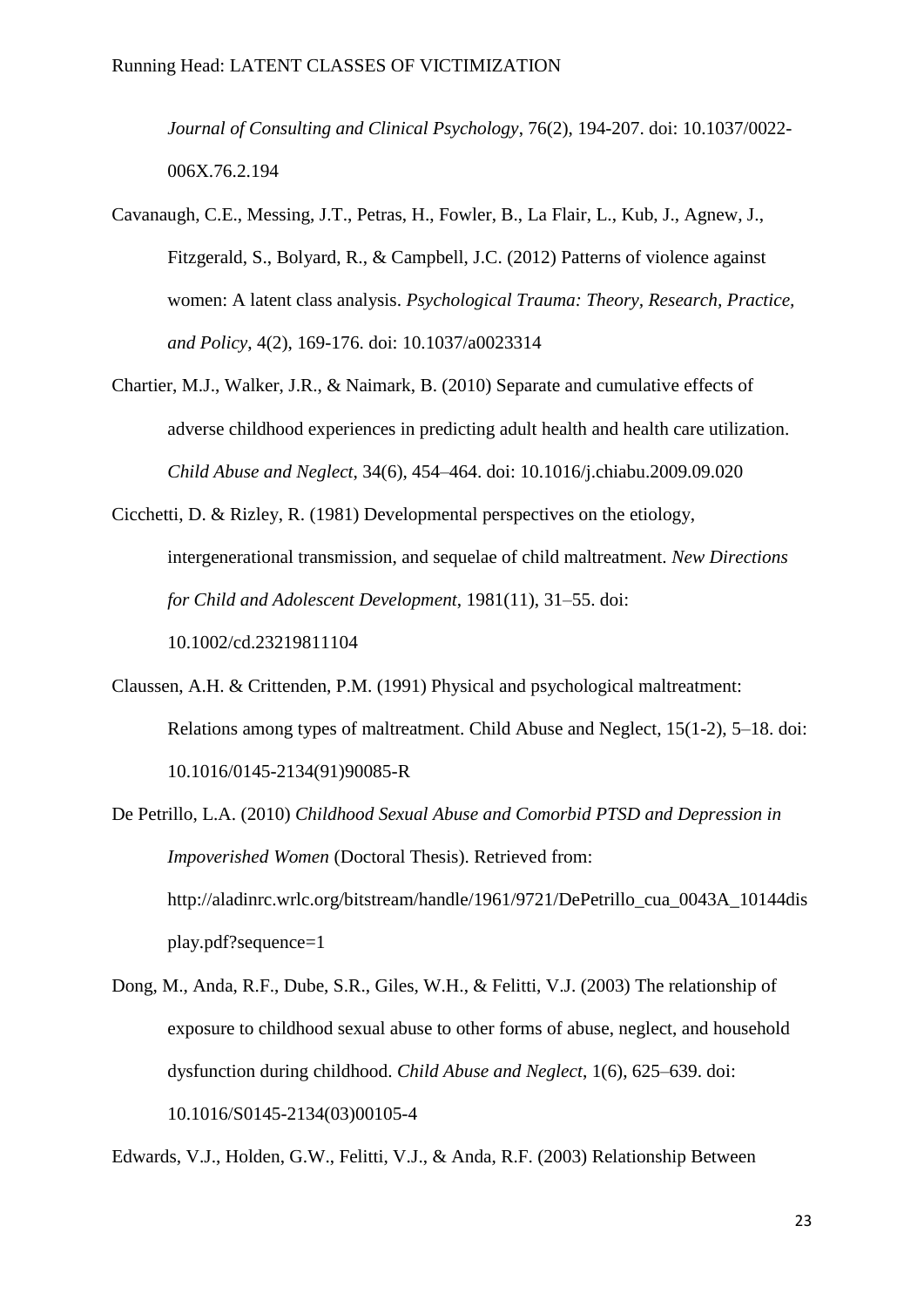Multiple Forms of Childhood Maltreatment and Adult Mental Health in Community Respondents: Results From the Adverse Childhood Experiences Study. *The American Journal of Psychiatry*, 160(8), 1453-1460. doi: 10.1176/appi.ajp.160.8.1453

- Feeny, N.C., Foa, E.B., Treadwell, K.R.H., & March, J. (2004) Posttraumatic stress disorder in youth: A critical review of the cognitive and behavioral treatment outcome literature. *Professional Psychology, Research and Practice*, 35(5), 466-476. doi: 10.1037/0735-7028.35.5.466
- Fergusson, D.M., Boden, J.M., & Horwood, L.J. (2008) Exposure to childhood sexual and physical abuse and adjustment in early adulthood. *Child Abuse and Neglect*, 32(6), 607–619. doi: 10.1016/j.chiabu.2006.12.018
- Fergusson, D. M., Horwood, L. J. & Woodward, L. J. (2000) The stability of child abuse reports: a longitudinal study of young adults.*Psychological Medicine*, 30, 529 -544.
- Finkelhor, D., Ormorod, R.K., & Turner, H.A. (2007) Poly-victimization: A neglected component in child victimization. *Child Abuse and Neglect*, 31(1), 7–26. doi: 10.1016/j.chiabu.2006.12.018
- Finkelhor, D., Omrod, R., Turner, H., & Hamby, S.L. (2005) The Victimization of Children and Youth: A Comprehensive, National Survey. *Child Maltreatreatment*, 10(1), 5-25. doi: 10.1177/1077559504271287
- Foa, E. B., Riggs, D. S., Dancu, C.V., & Rothbaum, B.O. (1993) Reliability and validity of a brief instrument for assessing posttraumatic stress disorder. *Journal of Traumatic Stress,* 6(4), 459-473. doi: 10.1002/jts.2490060405
- Ford, J.D., Elhai, J.D., Connor, D.F., & Freuh, B.C. (2010) Poly-Victimization and Risk of Posttraumatic, Depressive, and Substance Use Disorders and Involvement in Delinquency in a National Sample of Adolescents. *Journal of Adolescent Health*, 46(6), 545–552. doi:10.1016/j.jadohealth.2009.11.212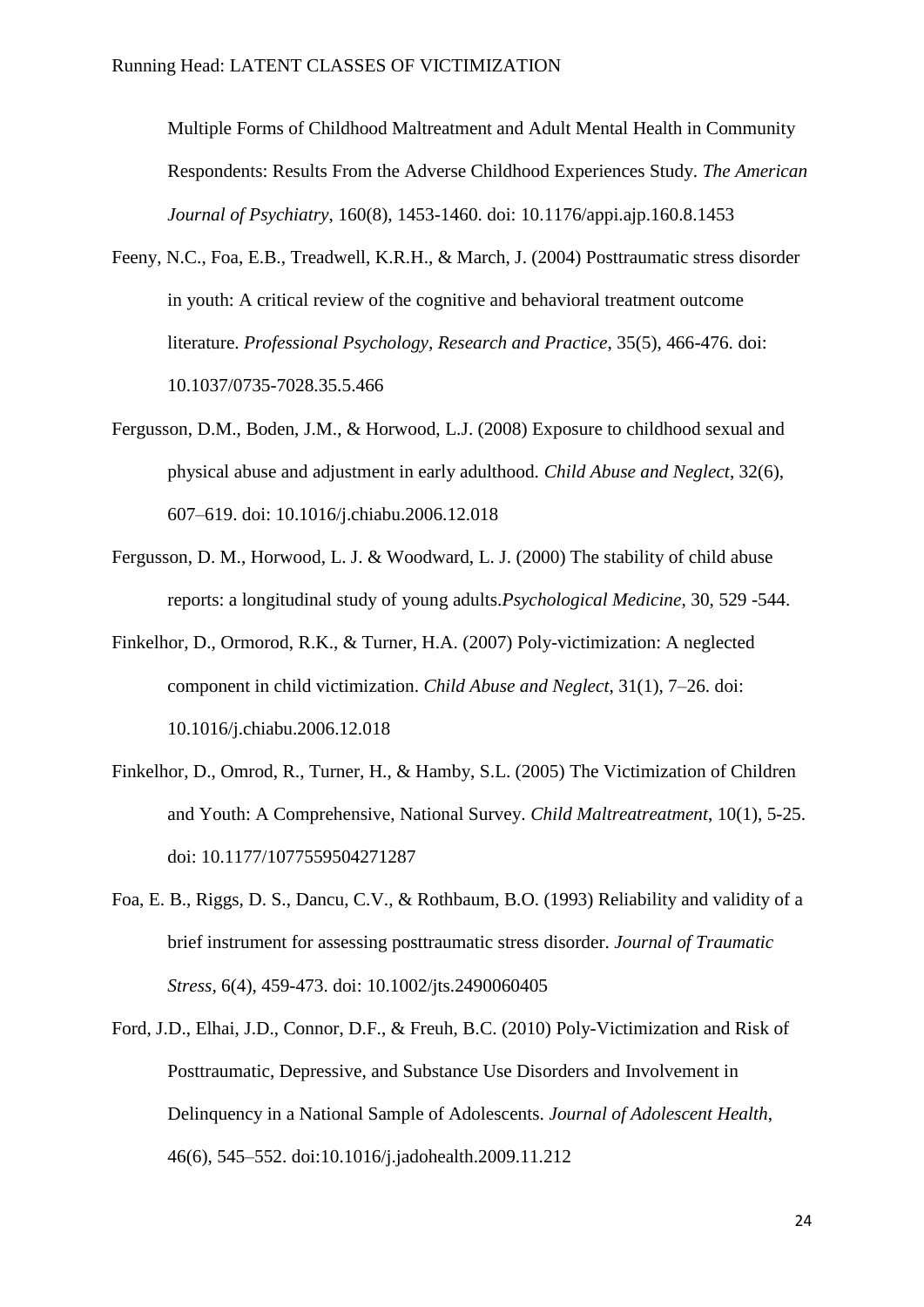- Hardt, J. & Rutter, M. (2004) Validity of adult retrospective reports of adverse childhood experiences: review of the evidence. *Journal of Child Psychology and Psychiatry*, 45(2), 260–273. doi: 10.1111/j.1469-7610.2004.00218.x
- Hazen, A.L., Connelly, C.D., Roesch, S.C., & Landsverk, R.L. (2009) Child Maltreatment Profiles and Adjustment Problems in High-Risk Adolescents. *Journal of Interpersonal Violence*, 24(2), 361-378. doi: 10.1177/0886260508316476
- Higgins, D.J. & McCabe, M.P. (2001) Multiple forms of child abuse and neglect: adult retrospective reports. *Aggression and Violent Behaviour*, 6(6), 547–578. doi: 10.1016/S1359-1789(00)00030-6
- Higgins, D.J. & McCabe, M.P. (2000) Relationships between Different Types of Maltreatment during Childhood and Adjustment in Adulthood. *Child Maltreatment,* 5(3), 261-272. doi: 10.1177/1077559500005003006
- Holt, M.K. & Espelage, D.L. (2003) A Cluster Analytic Investigation of Victimization Among High School Students: Are Profiles Differentially Associated with Psychological Symptoms and School Belonging? *Journal of Applied School Psychology*, 19(2), 81-98. doi: 10.1300/J008v19n02\_06
- Holt, M.K., Finkelhor, D., & Kaufman-Kantor, D. (2007) Multiple victimization experiences of urban elementary school students: Associations with psychosocial functioning and academic performance. *Child Abuse and Neglect*, 31(5), 503–515. doi: 10.1016/j.chiabu.2006.12.006
- Karsberg, S., Armour, C., & Elklit, A. (2014). Patterns of victimization, suicide attempt, and posttraumatic stress disorder in Greenlandic adolescents: a latent class analysis. *Social psychiatry and psychiatric epidemiology*, 1-11.

Kellogg, N.D. & Menard, S.W. (2003) Violence among family members of children and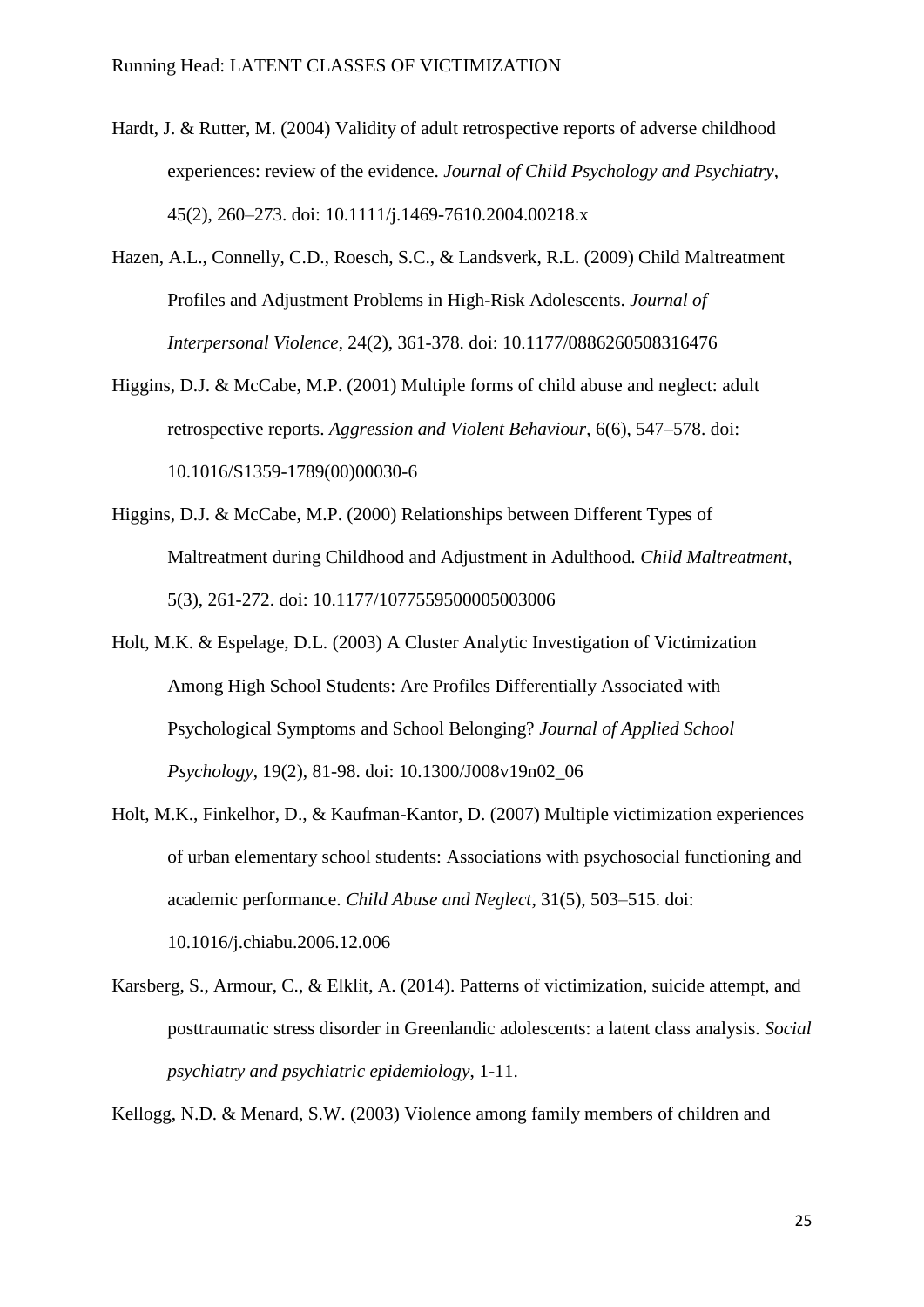adolescents evaluated for sexual abuse. *Child Abuse and Neglect*, 27(12), 1367–1376. doi: 10.1542/peds.2005-1336

- Kendall-Tackett, K.A., Williams, L.M., & Finkelhor, D. (1993) Impact of Sexual Abuse on Children: A Review and Synthesis of Recent Empirical Studies. *Psychological Bulletin*, 113(1), 164-180. doi: 10.1037/0033-2909.113.1.164
- Kinard, E.M. (2004) Methodological Issues in Assessing the Effects of Maltreatment Characteristics on Behavioral Adjustment in Maltreated Children. *Journal of Family Violence*, 19 (5), 303-318. doi: 10.1023/B:JOFV.0000042080.98027.ae
- Klonsky, E.D. & Moyer, A.M. (2008) Childhood sexual abuse and non-suicidal self-injury: meta-analysis. The British Journal of Psychiatry, 192, 166-170. doi: 10.1192/bjp.bp.106.030650
- Kosten, T.A., Anton, S.F., & Rounsaville, B.J. (1992) Ascertaining psychiatric diagnoses with the family history method in a substance abuse population. *Journal of Psychiatric Research*, 26(2), 135–147. doi: 10.1016/0022-3956(92)90005-9
- Lansford, J. E., Dodge, K. A., Pettit, G. S., Bates, J. E., Crozier, J., & Kaplow, J. (2002). A 12-year prospective study of the long-term effects of early child physical maltreatment on psychological, behavioral, and academic problems in adolescence. *Archives of Pediatrics & Adolescent Medicine*, *156*(8), 824-830. doi:10.1001/archpedi.156.8.824
- Lau, A.S., Leeb, R.T., English, D., Graham, J.C., Briggs, E.C., Brody, K.E., & Marshall, JM. (2005) What's in a name? A comparison of methods for classifying predominant type of maltreatment. *Journal of Child Abuse and Neglect*, 29(5), 533–551. doi: 10.1016/j.chiabu.2003.05.005

Masten, A.S. & O"Dougherty-Wright, M. (1998) Cumulative Risk and Protection Models of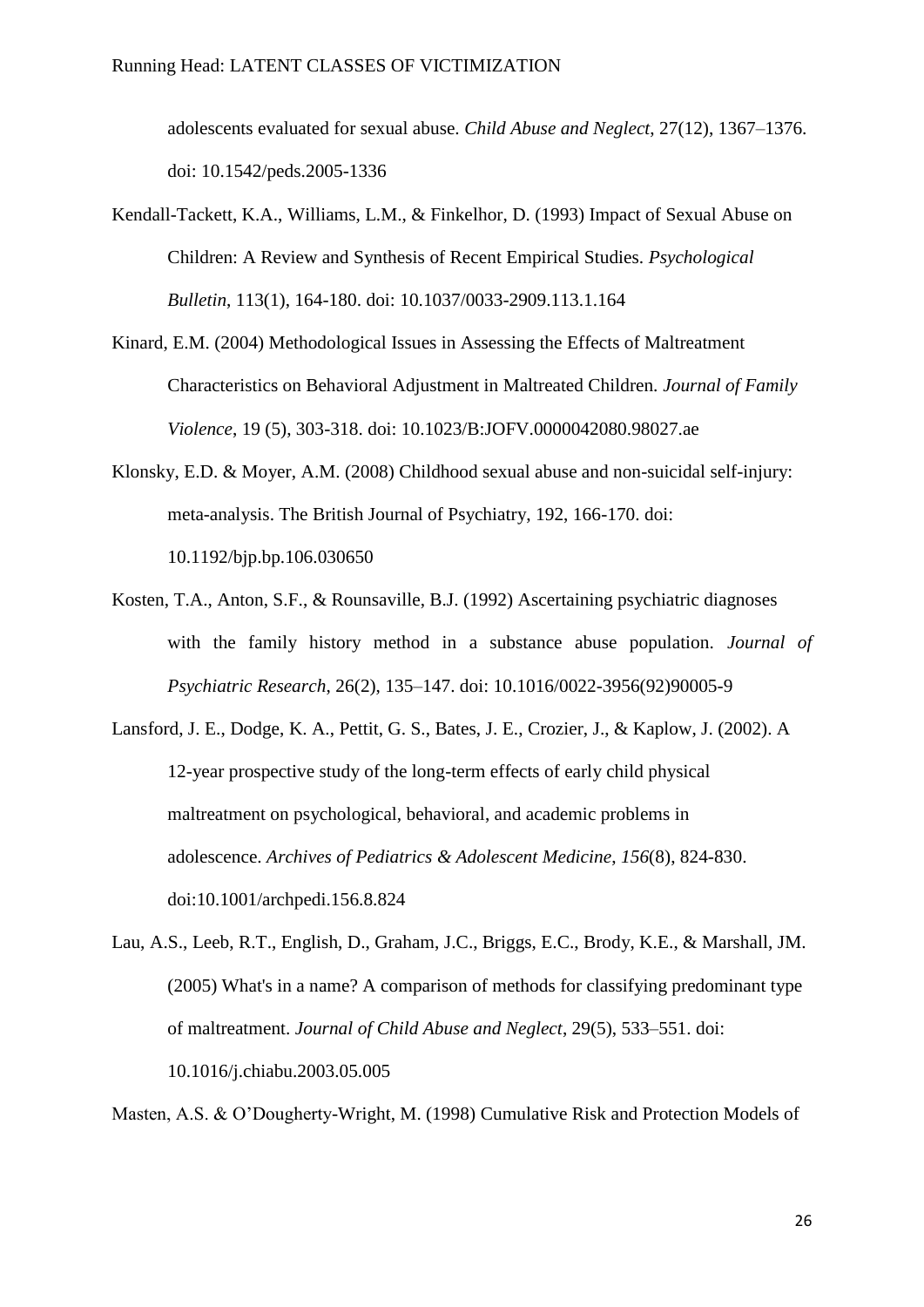Child Maltreatment. *Journal of Aggression, Maltreatment & Trauma*, 2(1) 7-30. doi: 10.1300/J146v02n01\_02

- McManus, S., Meltzer, H., Brugha, T.S., Bebbington, P.E., & Jenkins, R. (2009) *Adult Psychiatric Morbidity in England, 2007: Results of a Household Survey*. The NHS Information Centre for Health and Social Care.
- Mullen, P.E., Martin, J.L., Anderson, J.C., Romans, S.E., & Herbison, G.P. (1996) The longterm impact of the physical, emotional, and sexual abuse of children: A community study. *Child Abuse and Neglect*, 20(1), 7–21. doi: 10.1016/0145-2134(95)00112-3
- Muthen, L.K., & Muthen, B.O. (1998-2010) Mplus user's guide: The comprehensive modeling program for applied researchers. *Los Angeles: Muthen & Muthen*.
- Naar-King, S., Silvern, L., Ryan, V., & Sebring, D. (2002) Type and Severity of Abuse as Predictors of Psychiatric Symptoms in Adolescence*. Journal of Family Violence*, 17(2), 133-149. Doi: 10.1023/A:1015057416979
- Ney, P.G., Fung, T., & Wickett, A.R. (1994), The worst combinations of child abuse and Neglect. *Child Abuse & Neglect, 18*(9), 705-14. doi: 10.1016/0145-2134(94)00037-9
- Nooner, K.B., Litrownik, A.J., Thompson, R., Magolis, B., English, D.J., Knight, E.D., Everson, M.D., Roesch, M. (2010) Youth self-report of physical and sexual abuse: A latent class analysis. *Child Abuse and Neglect*, 34(3), 146–154. doi: 10.1016/j.chiabu.2008.10.007
- Pears, K.C., Kim, H.K., & Fisher, P.A. (2008) Psychosocial and cognitive functioning of children with specific profiles of maltreatment. *Child Abuse and Neglect*, 32(10), 958–971. doi: 10.1016/j.chiabu.2007.12.009
- Pynoos, R.S., Steinberg, A.M., & Wraith, R. (1995) A developmental model of posttraumatic